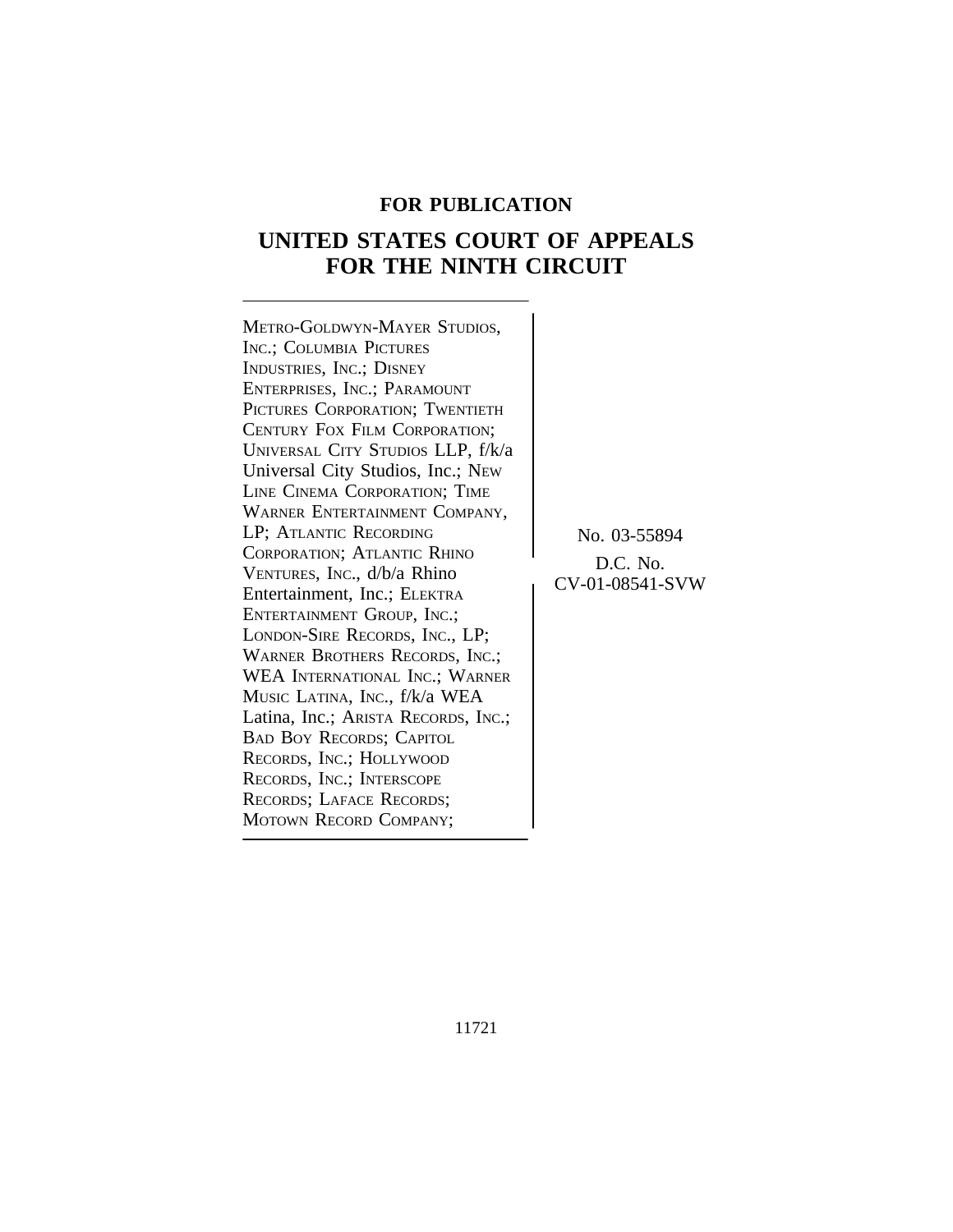RCA RECORDS LABEL, a unit of BMG Music d/b/a BMG Entertainment; SONY MUSIC ENTERTAINMENT, INC.; UMG RECORDINGS, INC.; VIRGIN RECORDS AMERICA, INC.; WALT DISNEY RECORDS, a division of ABC, Inc.; ZOMBA RECORDING CORP., *Plaintiffs-Appellants,*  $\mathbf{v}$ . GROKSTER LTD.; STREAMCAST NETWORKS, INC., f/k/a Musiccity.Com, Inc., *Appellees,* and SHARMAN NETWORKS LIMITED; LEF INTERACTIVE PTY LTD., *Defendants.* <sup>J</sup>ERRY LEIBER, individually d/b/a Jerry Leiber Music; MIKE STOLLER, No. 03-55901 individually and d/b/a Mike Stoller <br>
Music; PEER INTERNATIONAL 
CV-01-09923-SVW<br>
CORPORATION, PEER MUSIC LTD.,

SONGS OF PEER LTD.; CRITERION <sup>M</sup>USIC CORPORATION;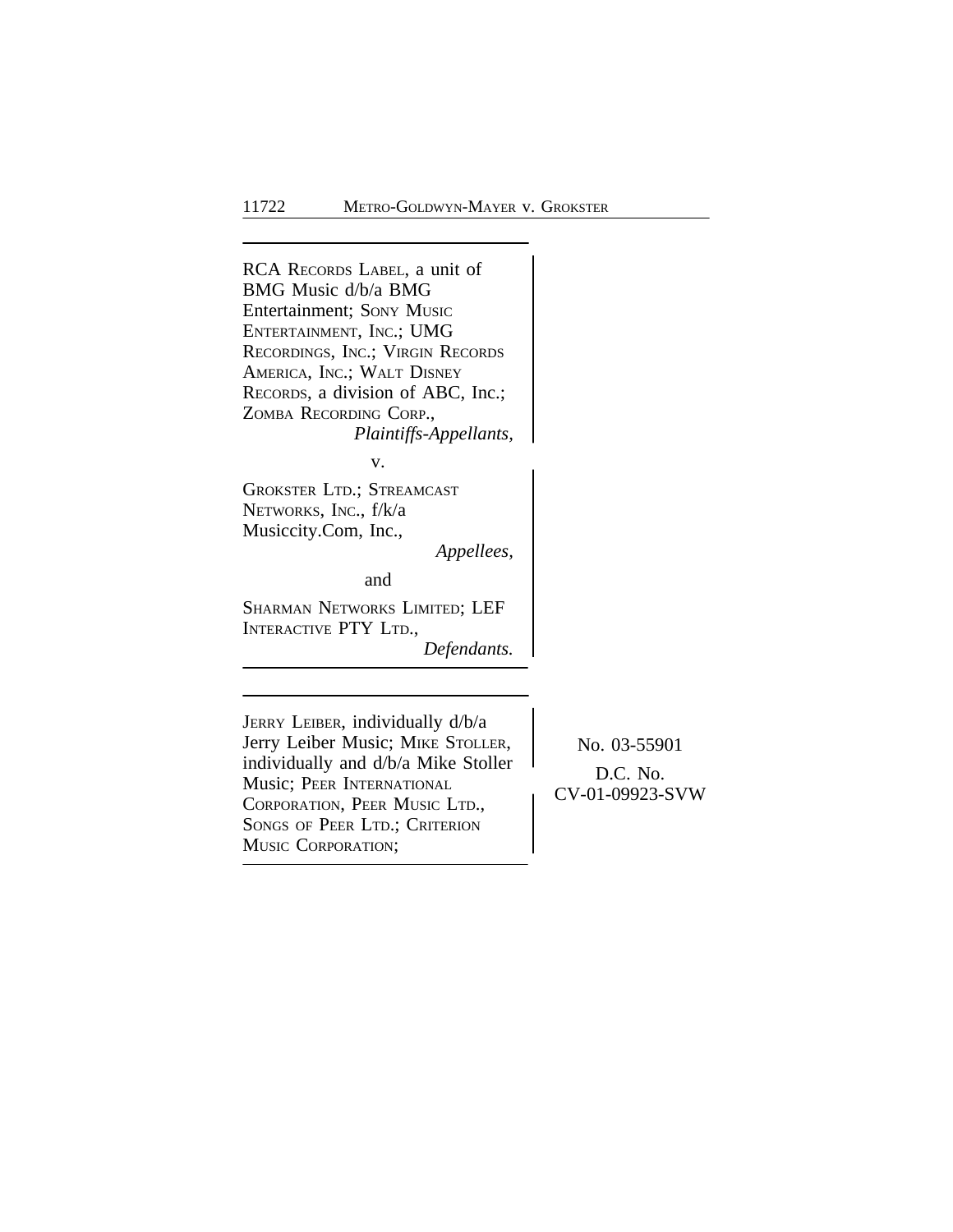<sup>F</sup>AMOUS MUSIC CORPORATION, BRUIN MUSIC COMPANY; ENSIGN MUSIC CORPORATION; AND LET'S TALK SHOP, INC., d/b/a Beau-DI-O-DO Music, on behalf of themselves and all other similarly situated, *Plaintiffs-Appellants,* v. <sup>C</sup>ONSUMER EMPOWERMENT BV, aka Fasttrack; SHARMAN NETWORKS LIMITED; LEF INTERACTIVE PTY LTD., *Defendants,* and GROKSTER LTD.; STREAMCAST NETWORKS, INC., f/k/a Musiccity.Com, Inc., *Defendants-Appellees.* <sup>M</sup>ETRO-GOLDWYN-MAYER STUDIOS, INC.; COLUMBIA PICTURES No. 03-56236<br>INDUSTRIES, INC.; DISNEY No. 03-56236 ENTERPRISES, INC.; PARAMOUNT <br>PICTURES CORPORATION; TWENTIETH CV-01-08541-SVW

UNIVERSAL CITY STUDIOS LLP, f/k/a

Universal City Studios, Inc.;

CENTURY FOX FILM CORPORATION; OPINION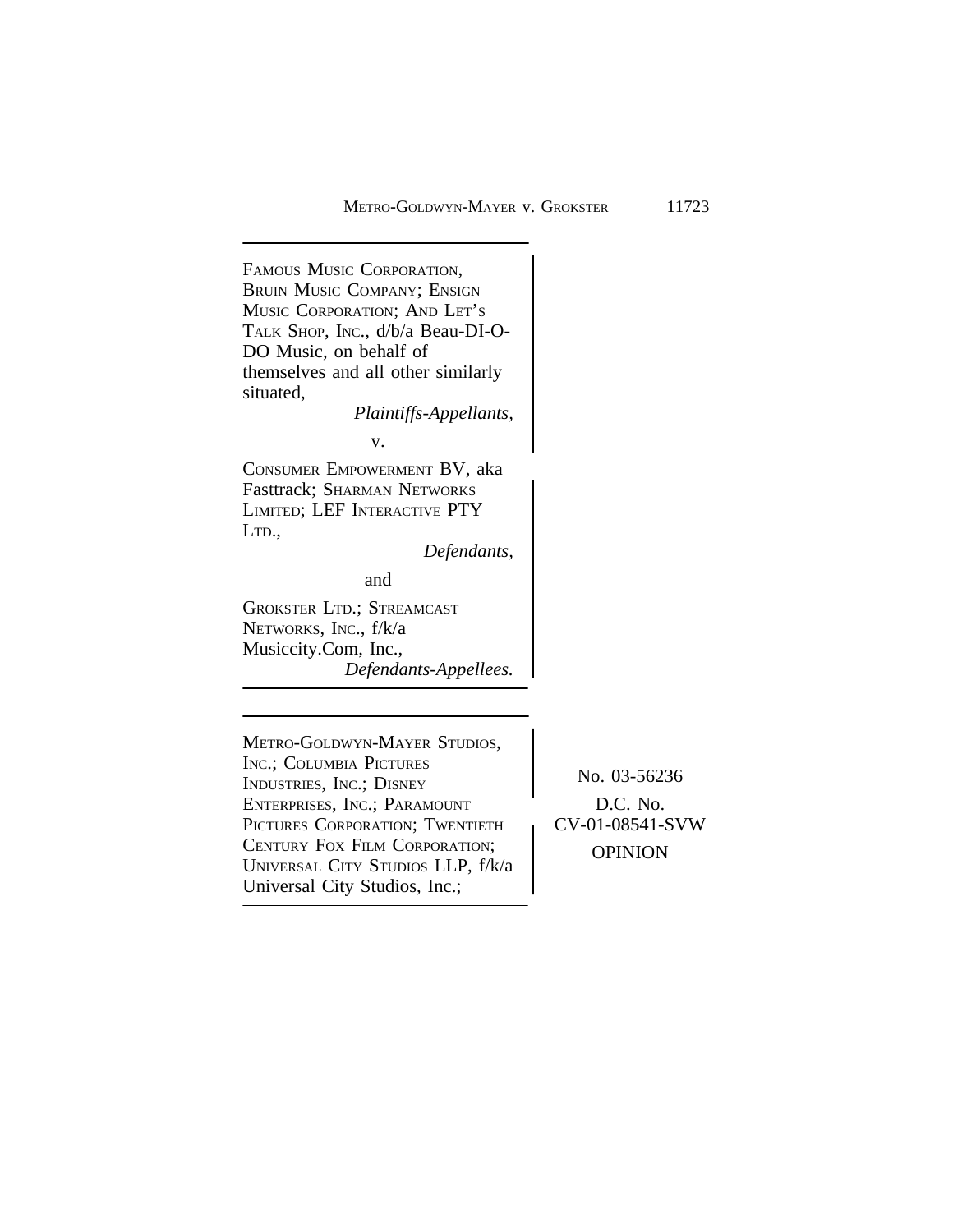<sup>N</sup>EW LINE CINEMA CORPORATION; TIME WARNER ENTERTAINMENT COMPANY, LP; ATLANTIC RECORDING CORPORATION; ATLANTIC RHINO VENTURES, INC., d/b/a Rhino Entertainment, Inc.; ELEKTRA ENTERTAINMENT GROUP, INC.; LONDON-SIRE RECORDS, INC., LP; WARNER BROTHERS RECORDS, INC.; WEA INTERNATIONAL INC.; WARNER MUSIC LATINA, INC., f/k/a WEA Latina, Inc.; ARISTA RECORDS, INC.; BAD BOY RECORDS; CAPITOL RECORDS, INC.; HOLLYWOOD RECORDS, INC.; INTERSCOPE RECORDS; LAFACE RECORDS;<br>MOTOWN RECORD COMPANY; RCA RECORDS LABEL, a unit of BMG Music d/b/a BMG Entertainment; SONY MUSIC ENTERTAINMENT, INC.; UMG RECORDINGS, INC.; VIRGIN RECORDS AMERICA, INC.; WALT DISNEY RECORDS, a division of ABC, Inc.; ZOMBA RECORDING CORP., *Plaintiffs-Appellants,* v. GROKSTER LTD.; STREAMCAST

NETWORKS, INC., f/k/a Musiccity.Com, Inc., *Defendants-Appellees.*

> Appeal from the United States District Court for the Central District of California Stephen V. Wilson, District Judge, Presiding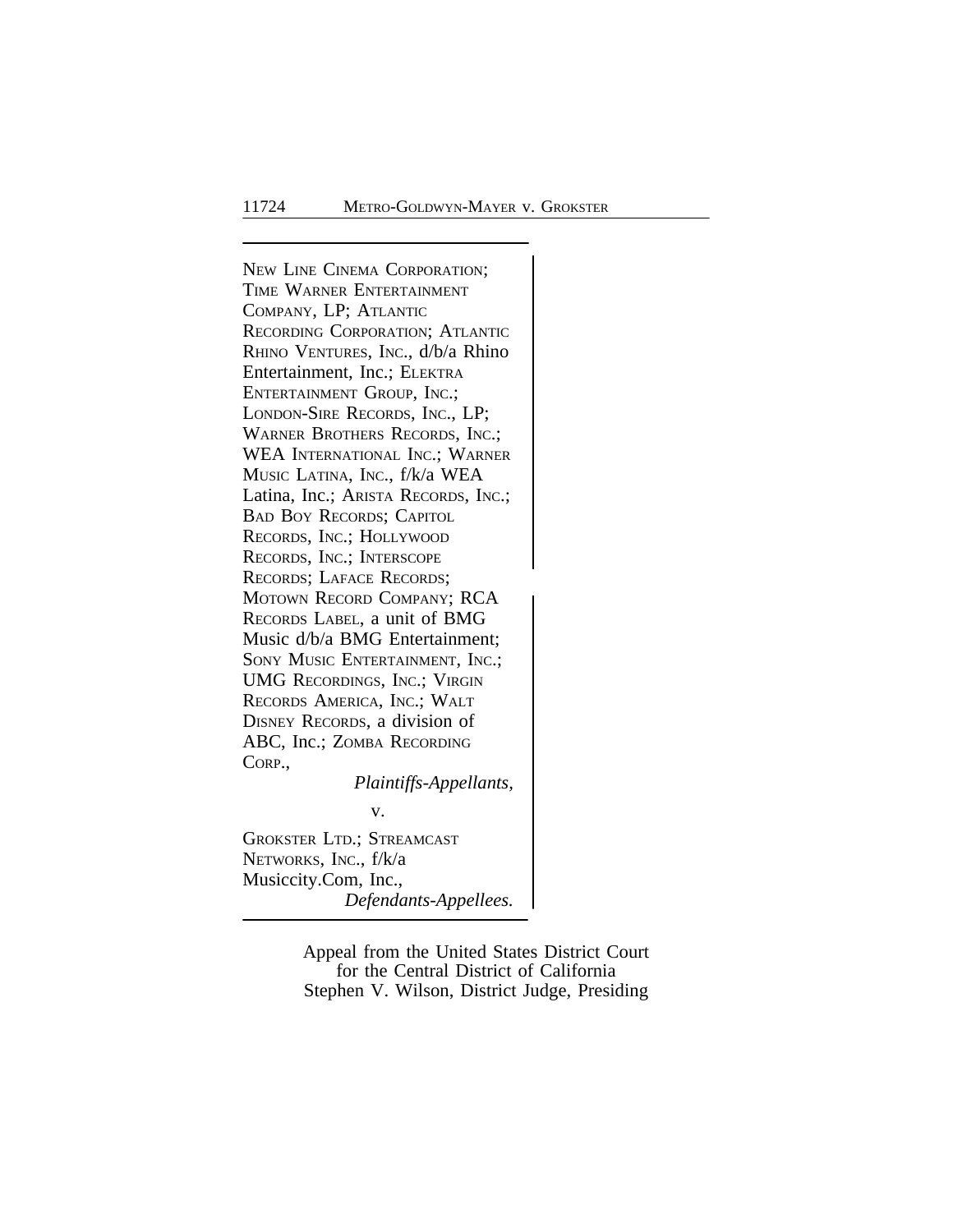Argued and Submitted February 3, 2004—Pasadena, California

Filed August 19, 2004

Before: Robert Boochever, John T. Noonan, and Sidney R. Thomas, Circuit Judges.

Opinion by Judge Thomas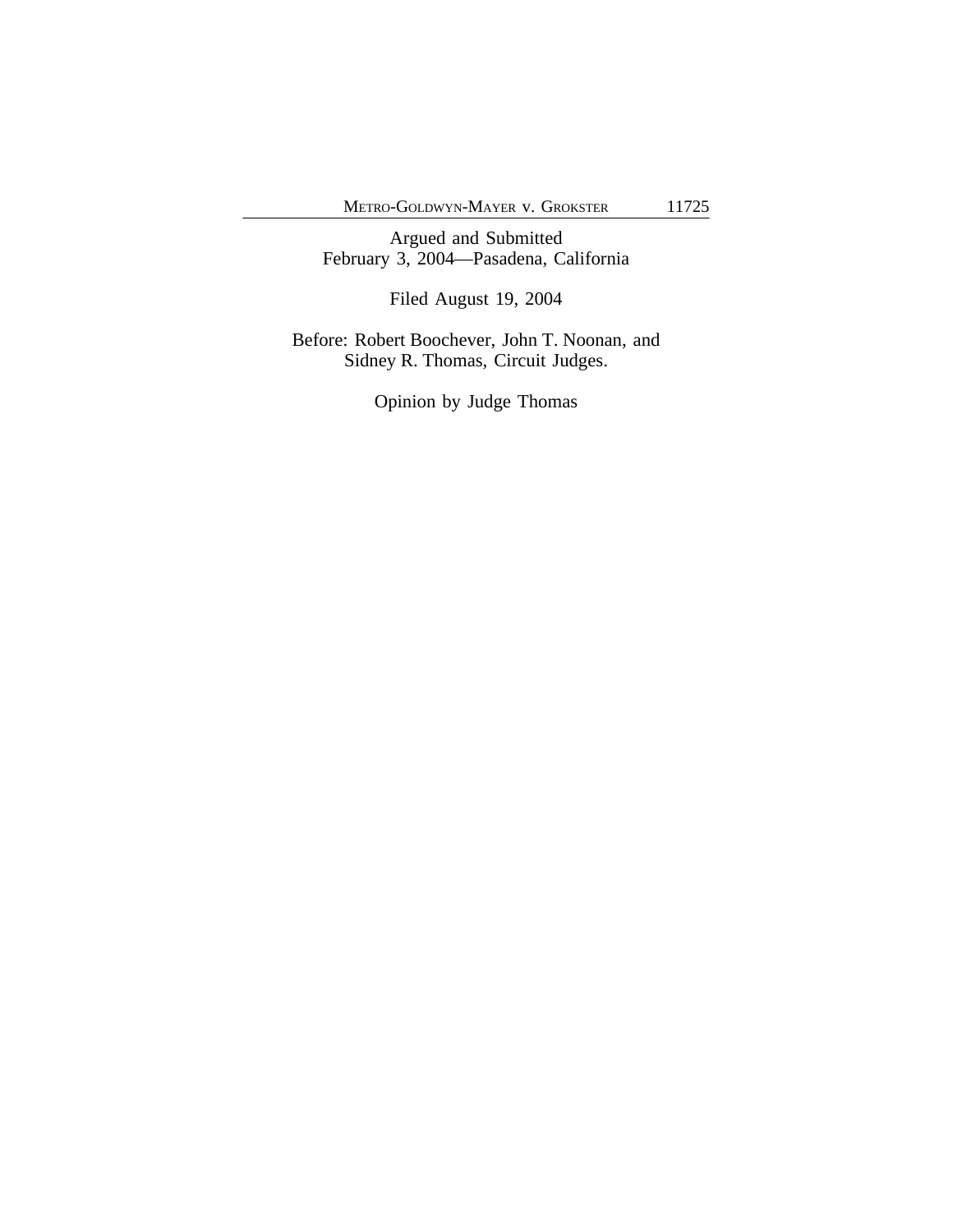# **COUNSEL**

Russell J. Frackman and George M. Borkowski; Mitchell Silberberg, et al., LLP; Los Angeles, California; for plaintiffs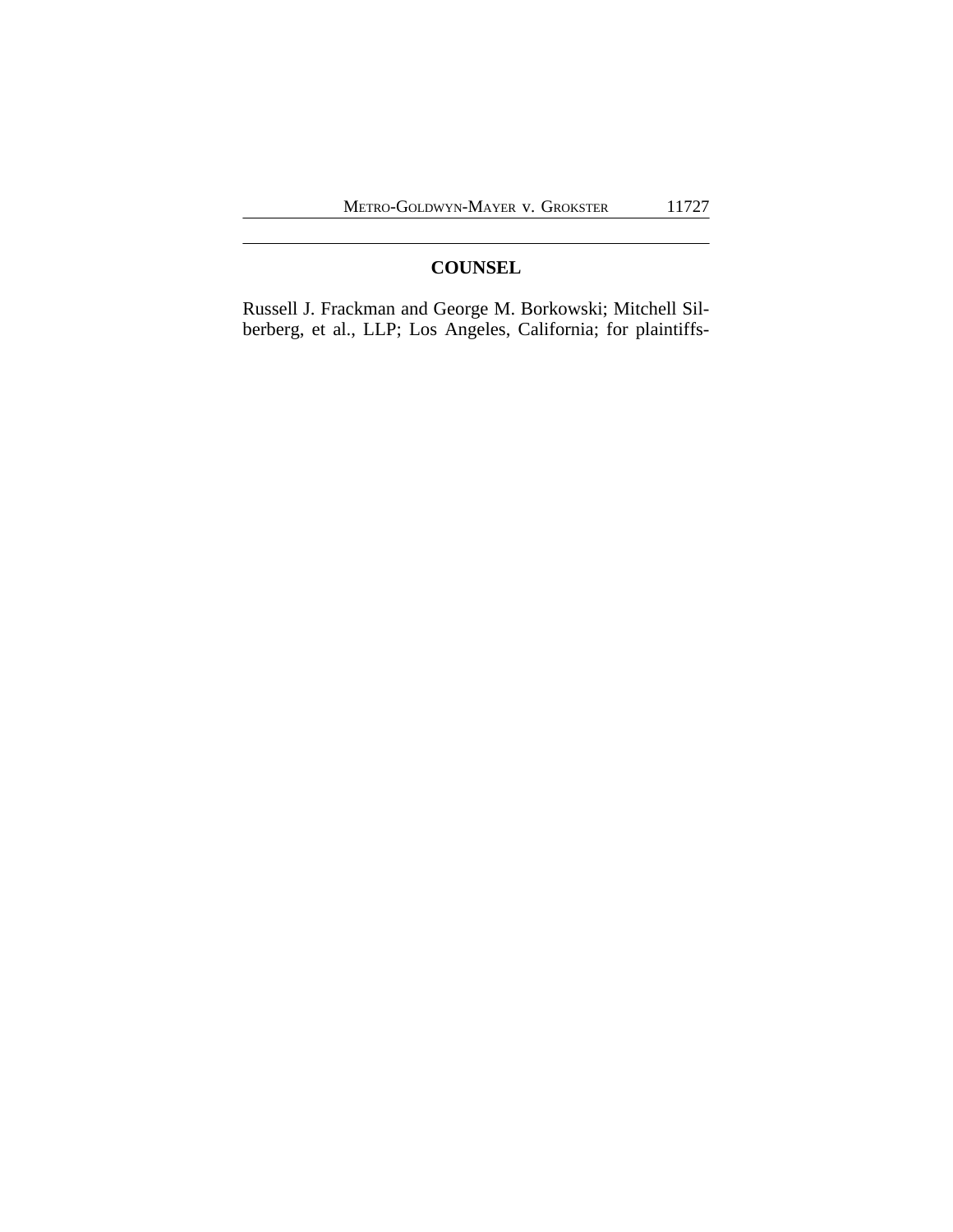appellants Metro-Goldwyn-Mayer Studios, Bad Boy Records, Capitol Records, Inc., Hollywood Records, Inc., Interscope Records, Laface Records, Motown Record Co., RCA Records Label, Sony Music Entertainment, Inc., UMG Recordings, Inc., Virgin Records America, Inc., Walt Disney Records, Inc., and Zomba Recording Corp.

Thomas G. Hentoff, David E. Kendall; Williams & Connolly; Washington, DC; for plaintiffs-appellants Metro-Goldwyn-Mayer Studios, Columbia Pictures Industries, Inc., Disney Enterprises, Inc., Paramount Pictures Corp., Twentieth Century Fox Film Corp., and Universal City Studios, LLP.

Robert M. Schwartz; O'Melveny & Myers, LLP; Los Angeles, California, for Newline Cinema Corp., Time Warner Entertainment Co., Atlantic Recording Corp., Atlantic Rhino Ventures, Inc., Elektra Entertainment Group, Inc., London-Sire Records, Inc., LP, Warner Brothers Records, Inc., WEA International, Inc., Warner Music Latina, Inc., and Arista Records, Inc.

Kelli L. Sager, Andrew J. Thomas, and Jeffrey H. Blum; Davis, Wright, Tremaine, LLP, Los Angeles, California; Carey Ramos; Paul, Weiss, Rifkind, Wharton & Garrison, LLP; New York, New York, for plaintiffs-appellants Jerry Leiber, Mike Stoller, Peer International Corp., Peer Music Ltd., Songs of Peer Ltd., Criterion Music Corp., Famous Music Corp., Bruin Music Co., Ensign Music Corp., and Let's Talk Shop, Inc.

Mark Lemley and Michael H. Page; Keker & Van Nest; San Francisco, California; Jennifer Stisa Granick; Stanford Law School; Stanford, California, for defendant-appellee Grokster Ltd.

Cindy A. Cohn and Fred von Lohmann; Electronic Frontier Foundation; San Francisco, California; Charles S. Baker;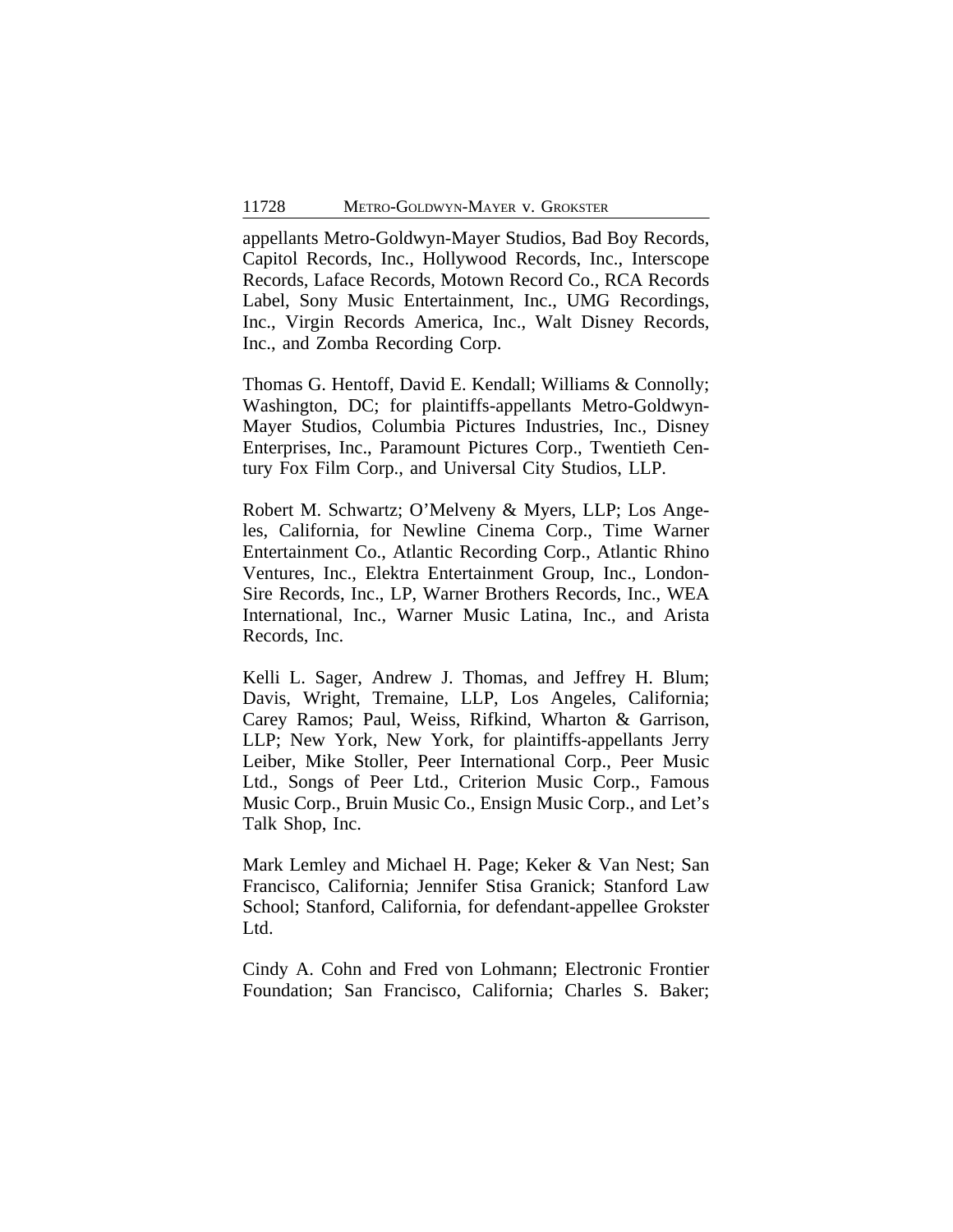Munsch, Hardt, Kopf & Harr, P.C.; Austin, Texas, for defendant-appellee StreamCast Networks, Inc.

Hank L. Goldsmith; Proskauer, Rose LLP; Los Angeles, California, for amici Bureau International des Societes Gerant Les Droits D'enregistrement et de Reproduction Mecanique, et al.

John M. Genga; Paul, Hastings, Janofsky & Walker LLP; Los Angeles, California, for amici Law Professors and Treatise Authors Neil Boorstyn, Jay Dougherty, James Gibson, Robert Gorman, Hugh Hansen, Douglas Lichtman, Roger Milgrim, Arthur Miller, and Eric Schwartz.

Ian C. Ballon; Manatt, Phelps & Phillips, LLP; Los Angeles, California, for amici American Film Marketing Association, et al.

Jeff G. Knowles; Coblentz, Patch, Duffy & Bass; San Francisco, California, for amici American Federation of Musicians, et al.

Alan Malasky; Porter, Wright, Morris & Arthur, LLP; Washington, DC, for amici The Commissioner of Baseball, et al.

Matthew S. Steinberg; Greenberg Traurig, LLP; Santa Monica, CA for amici National Academy of Recording Arts & Sciences, Inc.

Jennifer M. Urban; Samuelson Law, Technology and Public Policy Clinic, University of California at Berkeley School of Law; Berkeley, California, for amici 40 Intellectual Property and Technology Law Professors.

Jason M. Mahler; Washington, DC, for amicus Computer & Communications Industry Association, Netcoalition Industry Association.

Christopher A. Hansen; ACLU Foundation; New York, New York, for amici American Civil Liberties Union, et al. Roder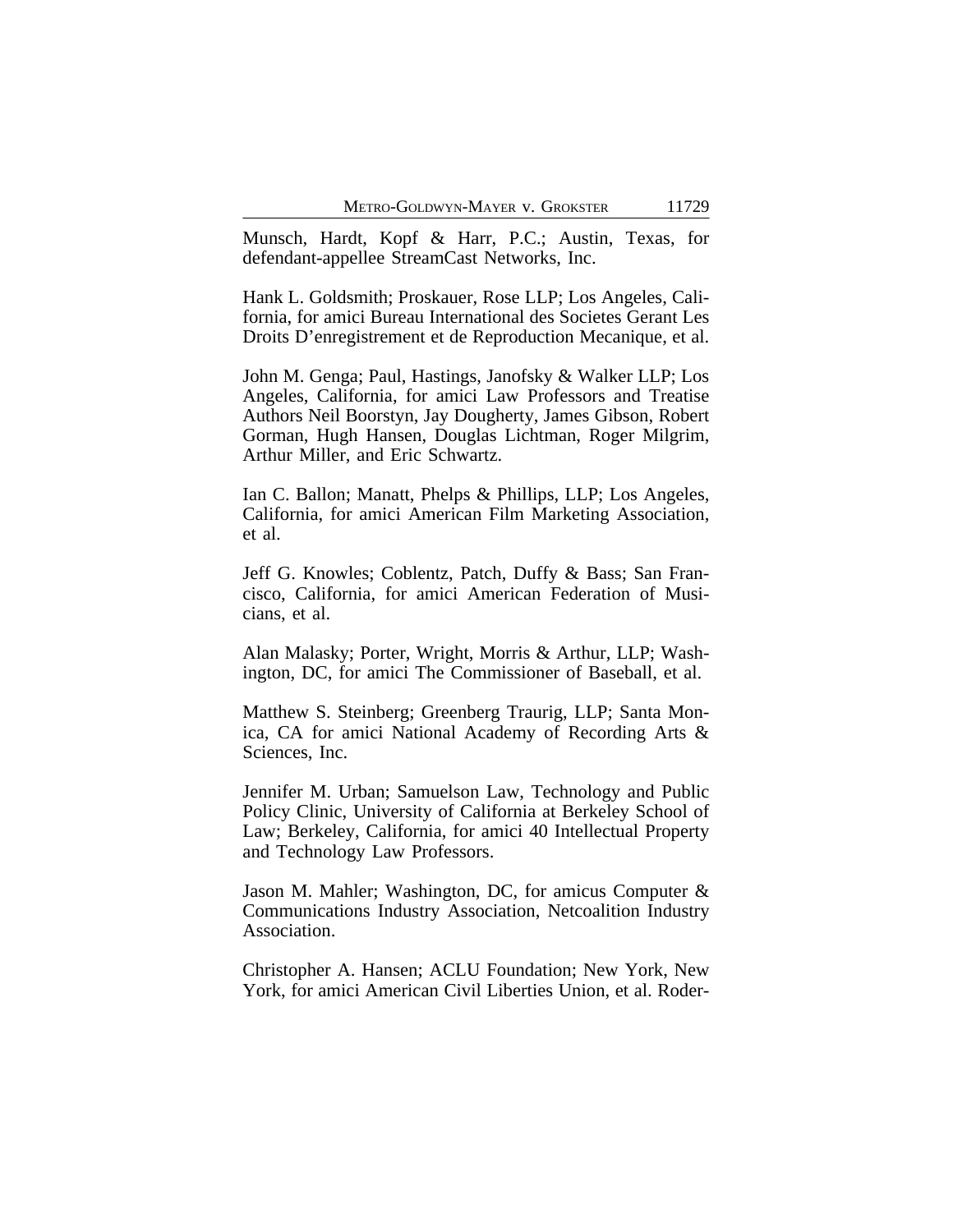ick G. Dorman; Hennigan, Bennett & Dorman, LLP; Los Angeles, California, for amicus Sharman Networks Ltd.

#### **OPINION**

#### THOMAS, Circuit Judge:

This appeal presents the question of whether distributors of peer-to-peer file-sharing computer networking software may be held contributorily or vicariously liable for copyright infringements by users. Under the circumstances presented by this case, we conclude that the defendants are not liable for contributory and vicarious copyright infringement and affirm the district court's partial grant of summary judgment.

#### I. Background

From the advent of the player piano, every new means of reproducing sound has struck a dissonant chord with musical copyright owners, often resulting in federal litigation. This appeal is the latest reprise of that recurring conflict, and one of a continuing series of lawsuits between the recording industry and distributors of file-sharing computer software.

The plaintiffs in the consolidated cases ("Copyright Owners") are songwriters, music publishers, and motion picture studios who, by their own description, "own or control the vast majority of copyrighted motion pictures and sound recordings in the United States." **1** Defendants Grokster Ltd. and StreamCast Networks, Inc. ("Software Distributors") are companies that freely distribute software that allows users to share computer files with each other, including digitized

**<sup>1</sup>**The plaintiffs in the *Leiber* case represent a certified class of over 27,000 songwriters and music publishers. The plaintiffs in the *MGM* case include most of the major motion picture studios and recording companies.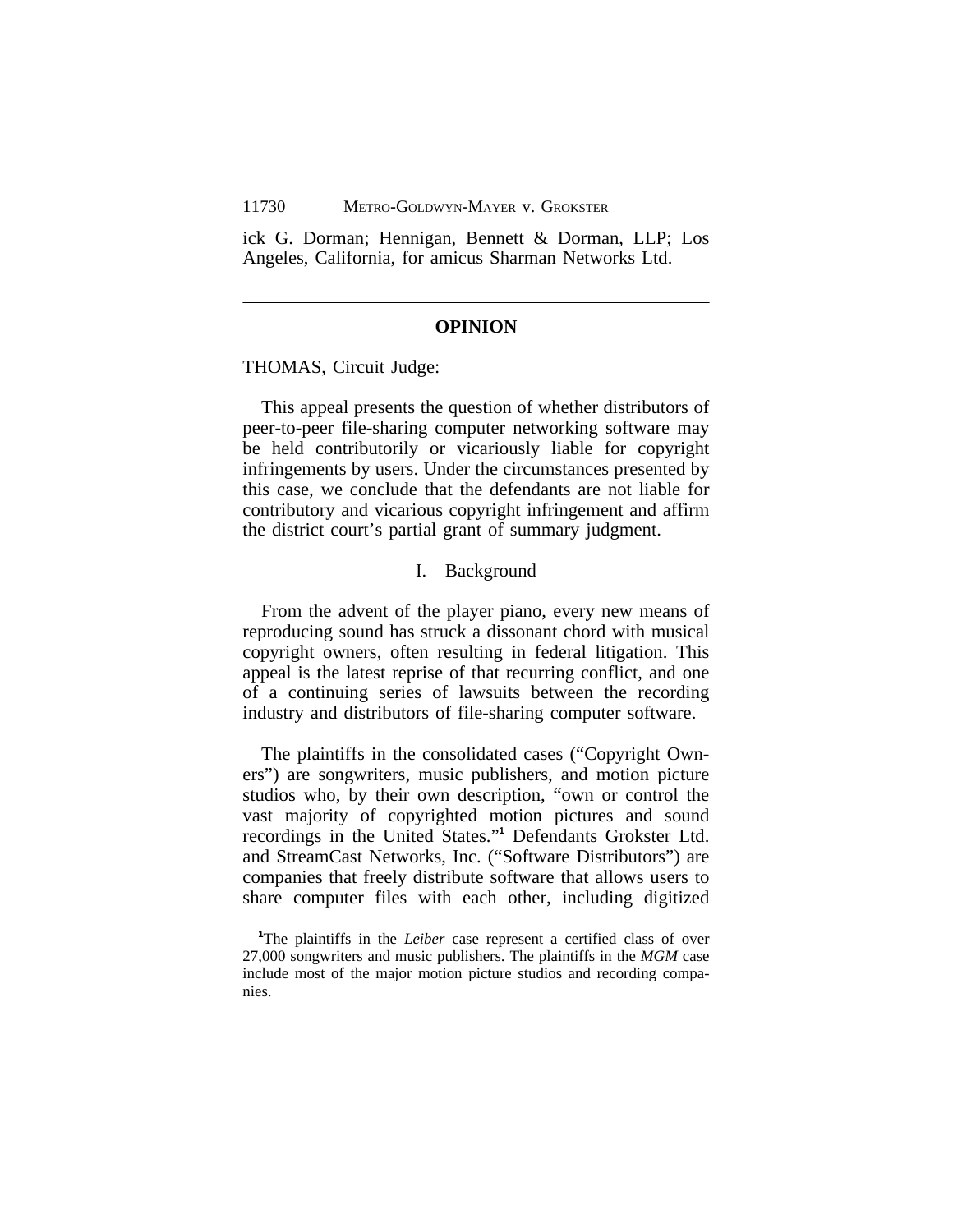music and motion pictures. The Copyright Owners allege that over 90% of the files exchanged through use of the "peer-topeer" file-sharing software offered by the Software Distributors involves copyrighted material, 70% of which is owned by the Copyright Owners. Thus, the Copyright Owners argue, the Software Distributors are liable for vicarious and contributory copyright infringement pursuant to 17 U.S.C. §§ 501-13 (2000), for which the Copyright Owners are entitled to monetary and injunctive relief. The district court granted the Software Distributors partial summary judgment as to liability arising from present activities and certified the resolved questions for appeal pursuant to Fed. R. Civ. P. 54(b). *Metro-Goldwyn-Mayer Studios, Inc. v. Grokster, Ltd.*, 259 F. Supp. 2d 1029 (C.D. Cal. 2003) ("*Grokster I*").

To analyze the legal issues properly, a rudimentary understanding of the peer-to-peer file-sharing software at issue is required — particularly because peer-to-peer file sharing differs from typical internet use. In a routine internet transaction, a user will connect via the internet with a website to obtain information or transact business. In computer terms, the personal computer used by the consumer is considered the "client" and the computer that hosts the web page is the "server." The client is obtaining information from a centralized source, namely the server.

In a peer-to-peer distribution network, the information available for access does not reside on a central server. No one computer contains all of the information that is available to all of the users. Rather, each computer makes information available to every other computer in the peer-to-peer network. In other words, in a peer-to-peer network, each computer is both a server and a client.

Because the information is decentralized in a peer-to-peer network, the software must provide some method of cataloguing the available information so that users may access it. The software operates by connecting, via the internet, to other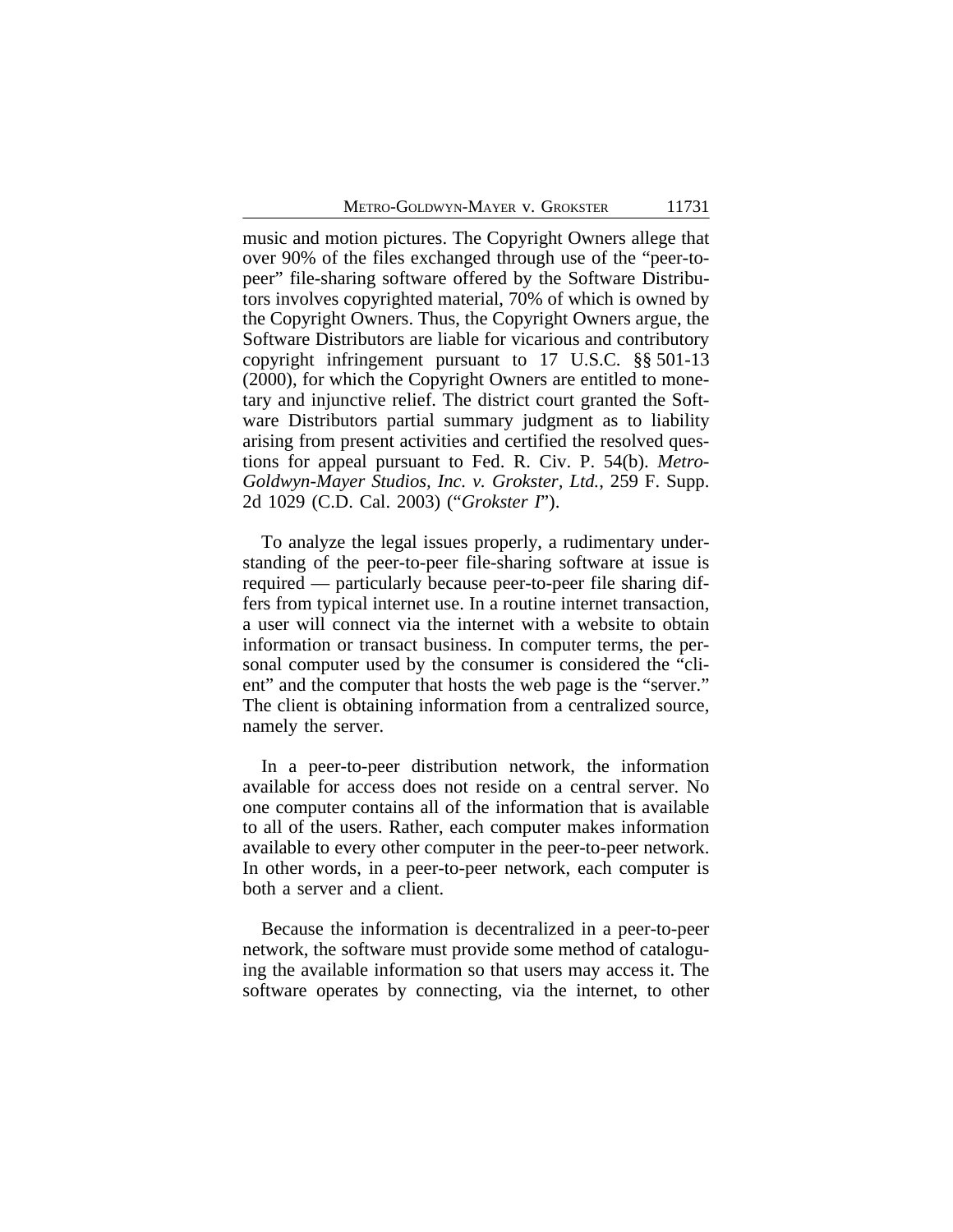users of the same or similar software. At any given moment, the network consists of other users of similar or the same software online at that time. Thus, an index of files available for sharing is a critical component of peer-to-peer file-sharing networks.

At present, there are three different methods of indexing: (1) a centralized indexing system, maintaining a list of available files on one or more centralized servers; (2) a completely decentralized indexing system, in which each computer maintains a list of files available on that computer only; and (3) a "supernode" system, in which a select number of computers act as indexing servers.**<sup>2</sup>**

The first Napster system employed a proprietary centralized indexing software architecture in which a collective index of available files was maintained on servers it owned and operated. A user who was seeking to obtain a digital copy of a recording would transmit a search request to the Napster server, the software would conduct a text search of the centralized index for matching files, and the search results would be transmitted to the requesting user. If the results showed that another Napster user was logged on to the Napster server and offering to share the requested recording, the requesting user could then connect directly with the offering user and download the music file.**<sup>3</sup>**

<sup>&</sup>lt;sup>2</sup>This is an extremely simplistic overview of peer-to-peer file-sharing networks. There are a number of more complete descriptions available. *See, e.g.*, Yochai Benkler, *Coase's Penguin, or, Linux and* The Nature of the Firm, 112 Yale L.J. 369, 396-400 (2002); Jesse M. Feder, *Is Betamax Obsolete?: Sony Corp. of America v. Universal City Studios, Inc. in the Age of Napster*, 37 Creighton L. Rev. 859, 862-68 (2004).

**<sup>3</sup>**A more complete description of the Napster system is contained in *A&M Records v. Napster*, 239 F.3d 1004, 1011-12 (9th Cir. 2001) ("*Napster I*"*)* and *A&M Records v. Napster*, 114 F. Supp. 2d 896, 905-08 (N.D. Cal. 2000). The Napster system as described in this opinion and in the *Napster* cases is no longer being used by the company that purchased the Napster assets.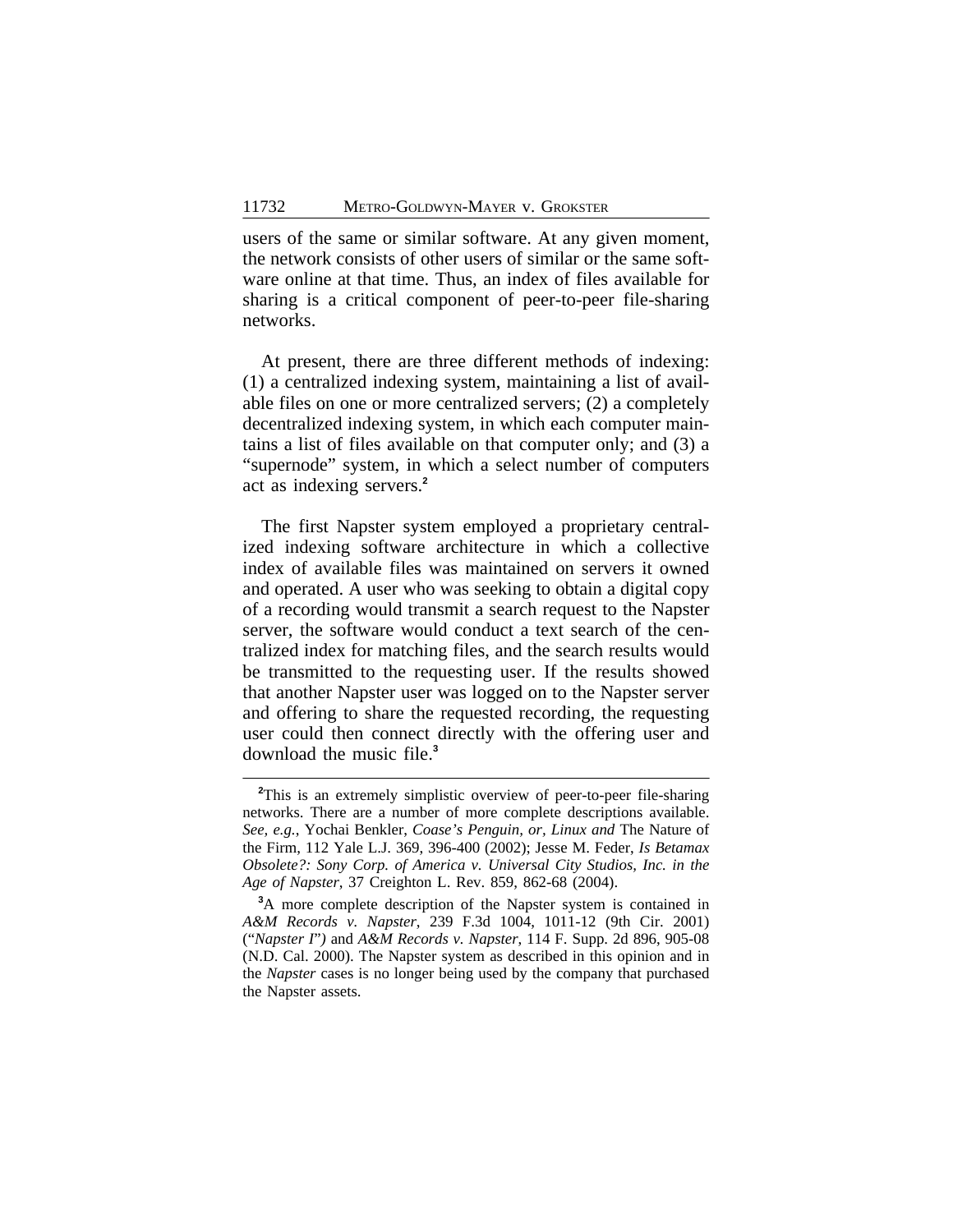Under a decentralized index peer-to-peer file-sharing model, each user maintains an index of only those files that the user wishes to make available to other network users. Under this model, the software broadcasts a search request to all the computers on the network and a search of the individual index files is conducted, with the collective results routed back to the requesting computer. This model is employed by the Gnutella software system and is the type of architecture now used by defendant StreamCast. Gnutella is open-source software, meaning that the source code is either in the public domain or is copyrighted and distributed under an opensource license that allows modification of the software, subject to some restrictions.

The third type of peer-to-peer file-sharing network at present is the "supernode" model, in which a number of select computers on the network are designated as indexing servers. The user initiating a file search connects with the most easily accessible supernode, which conducts the search of its index and supplies the user with the results. Any computer on the network could function as a supernode if it met the technical requirements, such as processing speed. The "supernode" architecture was developed by KaZaa BV, a Dutch company, and licensed under the name of "FastTrack" technology.**<sup>4</sup>**

Both Grokster and StreamCast initially used the FastTrack technology. However, StreamCast had a licensing dispute with KaZaa, and now uses its own branded "Morpheus" version of the open-source Gnutella code. StreamCast users connect to other users of Gnutella-based peer-to-peer file-sharing software.**<sup>5</sup>** Both Grokster and StreamCast distribute their sepa-

<sup>&</sup>lt;sup>4</sup>Since the litigation in this case began, control of the FastTrack software passed from KaZaa to Sharman Networks. KaZaa was named as a defendant in this action, but eventually ceased defending and default judgment was entered against it.

**<sup>5</sup>**The owners of the FastTrack Software successfully prevented users of the StreamCast version of FastTrack from being able to connect to the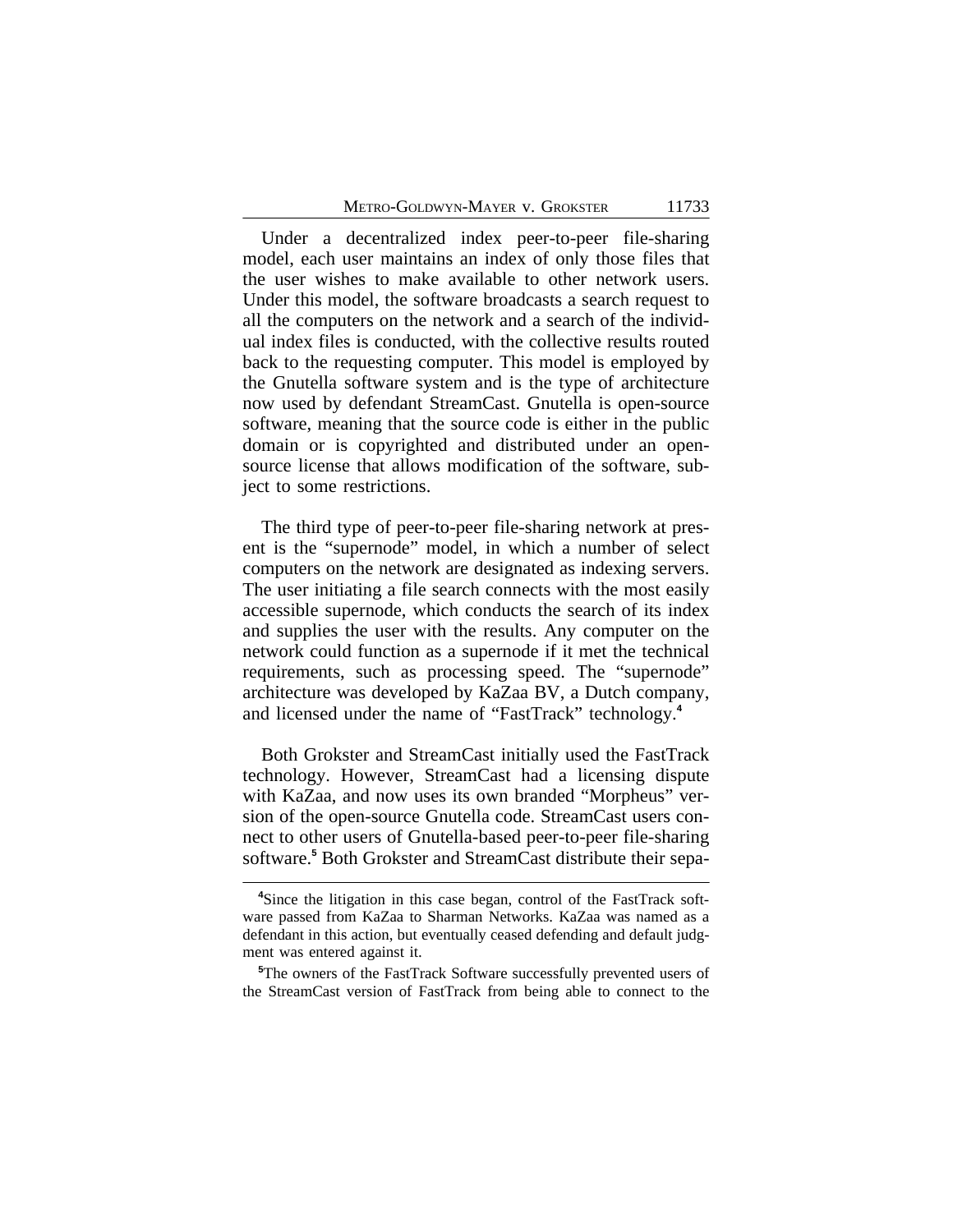rate softwares free of charge. Once downloaded onto a user's computer, the software enables the user to participate in the respective peer-to-peer file-sharing networks over the internet.**<sup>6</sup>**

Users of the software share digital audio, video, picture, and text files. Some of the files are copyrighted and shared without authorization, others are not copyrighted (such as public domain works), and still others are copyrighted, but the copyright owners have authorized software users in peer-topeer file-sharing networks to distribute their work. The Copyright Owners assert, without serious contest by the Software Distributors, that the vast majority of the files are exchanged illegally in violation of copyright law.

#### II. Analysis

The question of direct copyright infringement is not at issue in this case. Rather, the Copyright Owners contend that the Software Distributors are liable for the copyright infringement of the software users. The Copyright Owners rely on the two recognized theories of secondary copyright liability: contributory copyright infringement and vicarious copyright infringement. *Ellison v. Robertson*, 357 F.3d 1072, 1076 (9th Cir. 2004). We agree with the district court's well reasoned analysis that the Software Distributors' current activities do not give rise to liability under either theory.

Grokster and KaZaa users of FastTrack by using a software upgrade that was not sent to StreamCast users. Peer-to-peer file-sharing software upgrades can be coded in a way that prevents those who do not accept the upgrade from communicating with those who do, but those users who do not accept an upgrade may still be able to communicate with each other. The record indicates this has already occurred, with a number of nonupgraded users still being able to communicate and share files with each other.

**<sup>6</sup>**A more detailed description of each system is contained in the district court opinion in this case. *Grokster I*, 259 F. Supp. 2d at 1031-33.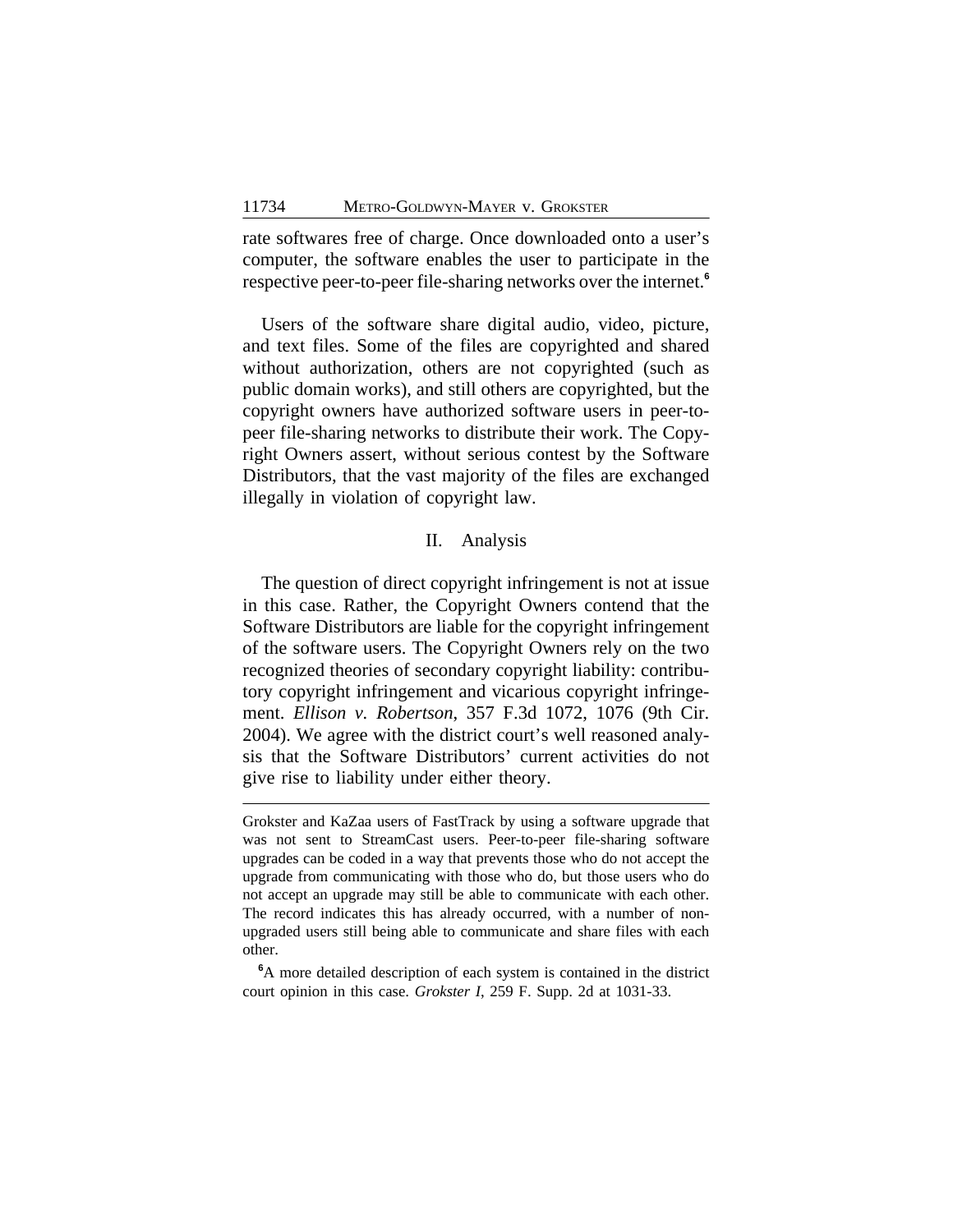#### *A. Contributory Copyright Infringement*

**[1]** The three elements required to prove a defendant liable under the theory of contributory copyright infringement are: (1) direct infringement by a primary infringer, (2) knowledge of the infringement, and (3) material contribution to the infringement. *Id.* The element of direct infringement is undisputed in this case.

#### *1. Knowledge*

Any examination of contributory copyright infringement must be guided by the seminal case of *Sony Corp. of America v. Universal City Studios, Inc.*, 464 U.S. 417 (1984) ("*Sony-Betamax*"). In *Sony-Betamax*, the Supreme Court held that the sale of video tape recorders could not give rise to contributory copyright infringement liability even though the defendant knew the machines were being used to commit infringement. In analyzing the contours of contributory copyright infringement, the Supreme Court drew on the "staple article of commerce" doctrine from patent law. *Id.* at 440-42. Under that doctrine, it would be sufficient to defeat a claim of contributory copyright infringement if the defendant showed that the product was "capable of substantial" or "commercially significant noninfringing uses." In applying this doctrine, the Court found that because Sony's Betamax video tape recorder was capable of commercially significant noninfringing uses, constructive knowledge of the infringing activity could not be imputed from the fact that Sony knew the recorders, as a general matter, could be used for infringement. *Id.* at 442.

**[2]** In *Napster I*, we construed *Sony-Betamax* to apply to the knowledge element of contributory copyright infringement. *Napster I* held that if a defendant could show that its product was capable of substantial or commercially significant noninfringing uses, then constructive knowledge of the infringement could not be imputed. Rather, if substantial noninfringing use was shown, the copyright owner would be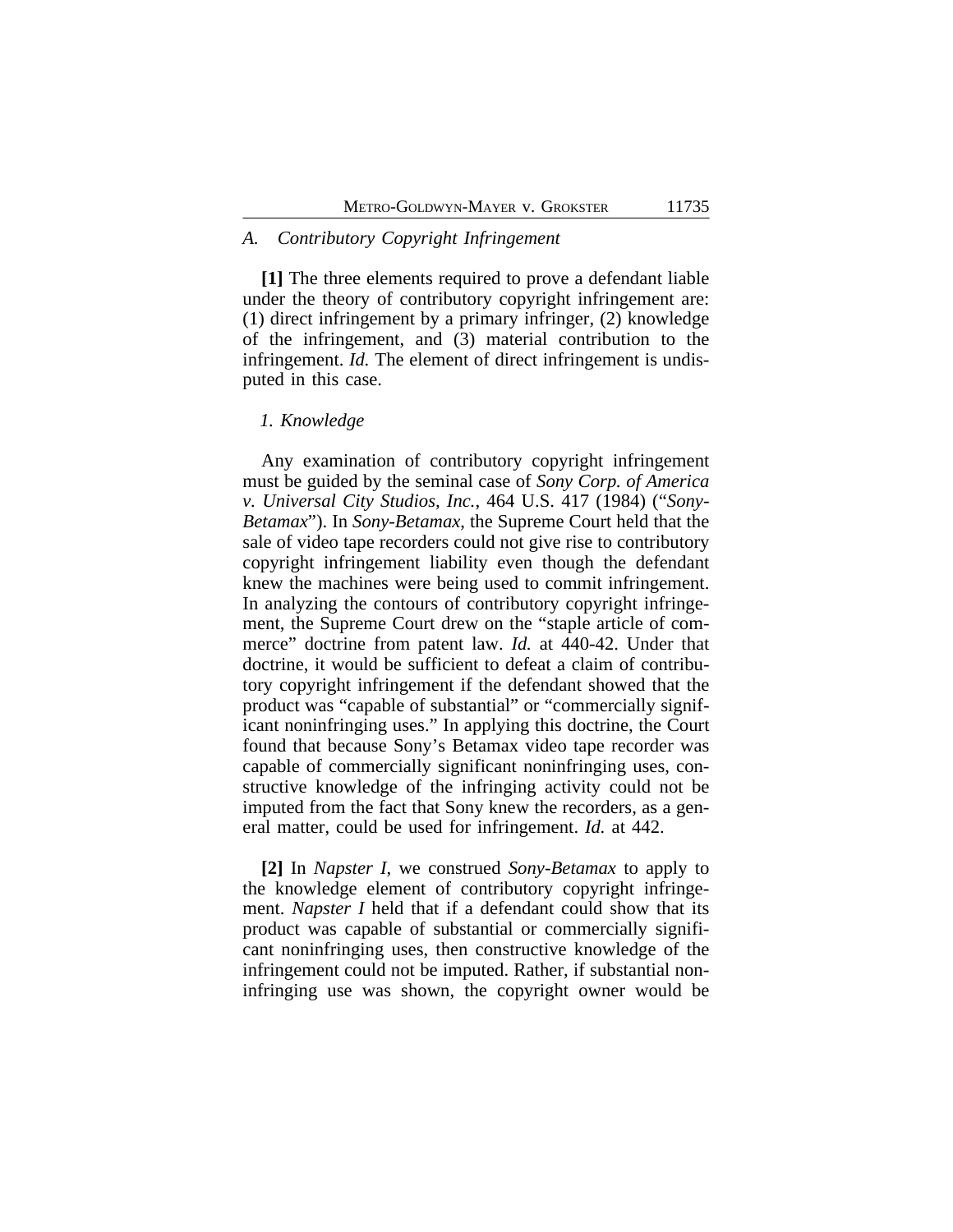required to show that the defendant had reasonable knowledge of specific infringing files.**<sup>7</sup>** *Napster I*, 239 F.3d at 1027; *see also A&M Records v. Napster*, 284 F.3d 1091, 1095-96 (9th Cir. 2002) ("*Napster II")*. **8**

Thus, in order to analyze the required element of knowledge of infringement, we must first determine what level of knowledge to require. If the product at issue is not capable of substantial or commercially significant noninfringing uses, then the copyright owner need only show that the defendant had constructive knowledge of the infringement. On the other hand, if the product at issue *is* capable of substantial or commercially significant noninfringing uses, then the copyright owner must demonstrate that the defendant had reasonable knowledge of specific infringing files and failed to act on that knowledge to prevent infringement. *See Napster I*, 239 F.3d at 1027.

**<sup>7</sup>** In full, the test adopted in *Napster I* for defendants whose products are capable of substantial or commercially significant noninfringing uses is that "contributory liability may potentially be imposed only to the extent that the defendant (1) receives reasonable knowledge of specific infringing files  $\dots$ ; (2) knows or should know that such files are available on the Napster system; and (3) fails to act to prevent viral distribution of the works." 239 F.3d at 1027. At this juncture, however, our focus is the standard of knowledge to be applied.

**<sup>8</sup>**After *Napster I* was decided, the district court on remand required plaintiffs to give Napster notice of specific infringing files, and then required Napster to continually search its index and block all files containing the particular works at issue. *Napster II*, 284 F.3d at 1095-96. The plaintiffs appealed, arguing that "Napster should be required to search for and to block all files containing any protected copyrighted works, not just those works with which plaintiffs have been able to provide a corresponding file name." *Id.* at 1096. We found that the district court had not "committed any error of law or abused its discretion," *id.*, and that "[t]he notice requirement abide[d] by our holding that plaintiffs bear the burden to provide notice to Napster of copyrighted works and files containing such works available on the Napster system before Napster has the duty to disable access to the offending content." *Id.* (internal quotation marks omitted).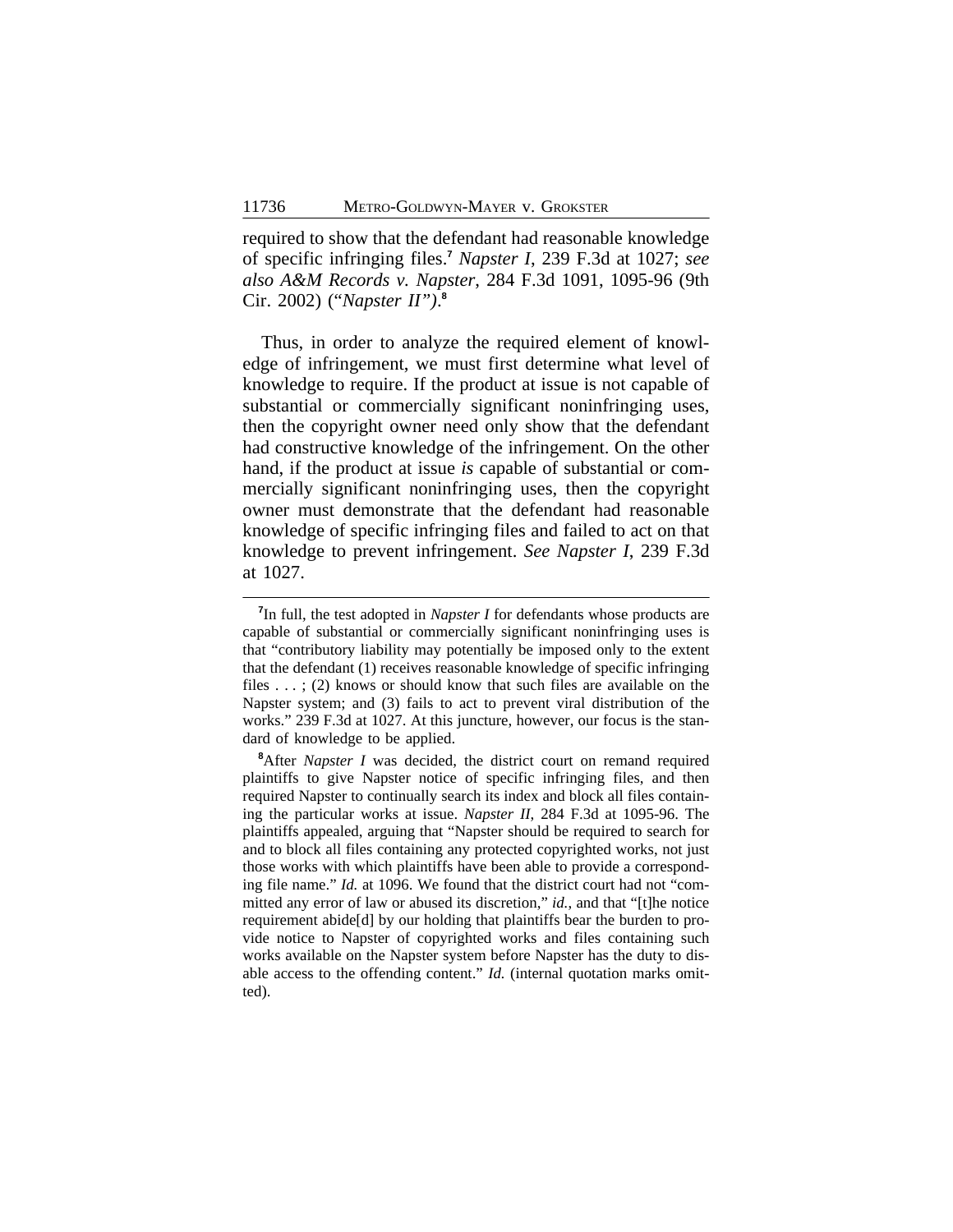**[3]** In this case, the district court found it undisputed that the software distributed by each defendant was capable of substantial noninfringing uses. *Grokster I*, 259 F. Supp. 2d at 1035. A careful examination of the record indicates that there is no genuine issue of material fact as to noninfringing use. Indeed, the Software Distributors submitted numerous declarations by persons who permit their work to be distributed via the software, or who use the software to distribute public domain works. *See id*. One striking example provided by the Software Distributors is the popular band Wilco, whose record company had declined to release one of its albums on the basis that it had no commercial potential. Wilco repurchased the work from the record company and made the album available for free downloading, both from its own website and through the software user networks. The result sparked widespread interest and, as a result, Wilco received another recording contract. Other recording artists have debuted their works through the user networks. Indeed, the record indicates that thousands of other musical groups have authorized free distribution of their music through the internet. In addition to music, the software has been used to share thousands of public domain literary works made available through Project Gutenberg as well as historic public domain films released by the Prelinger Archive. In short, from the evidence presented, the district court quite correctly concluded that the software was capable of substantial noninfringing uses and, therefore, that the *Sony-Betamax* doctrine applied.

**[4]** The Copyright Owners submitted no evidence that could contradict these declarations. Rather, the Copyright Owners argue that the evidence establishes that the vast majority of the software use is for copyright infringement. This argument misapprehends the *Sony* standard as construed in *Napster I*, which emphasized that in order for limitations imposed by *Sony* to apply, a product need only be *capable* of substantial noninfringing uses. *Napster I*, 239 F.3d at 1021.**<sup>9</sup>**

**<sup>9</sup>**We are mindful that the Seventh Circuit has read *Sony*'s substantial noninfringing use standard differently. *In re Aimster Copyright Litig.*, 334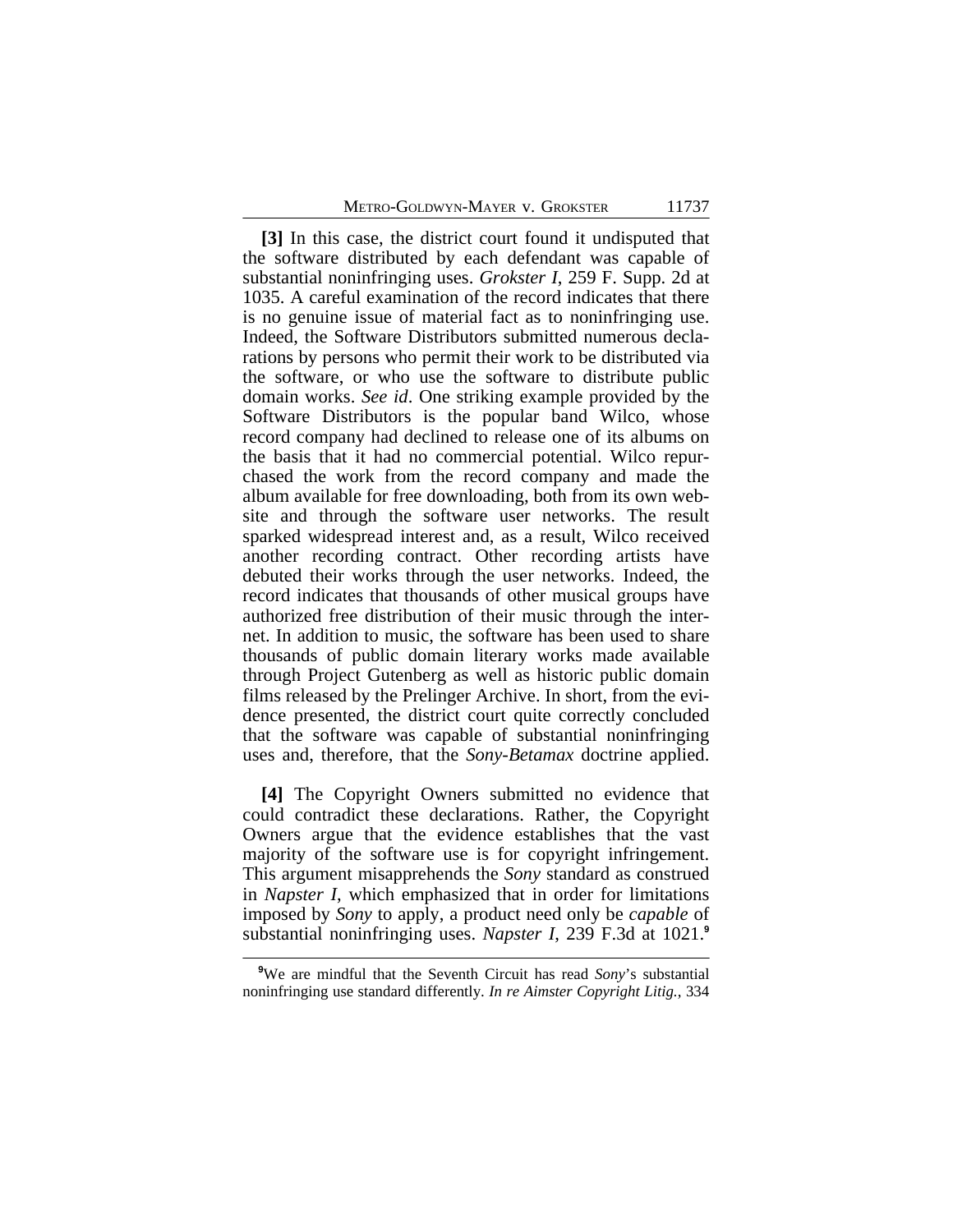In this case, the Software Distributors have not only shown that their products are capable of substantial noninfringing uses,<sup>10</sup> but that the uses have commercial viability. Thus, applying *Napster I*, *Napster II*, and *Sony-Betamax* to the record, the district court correctly concluded that the Software Distributors had established that their products were capable of substantial or commercially significant noninfringing uses. Therefore, the district correctly reasoned, the Software Distributors could not be held liable for constructive knowledge of infringement, and the Copyright Owners were required to show that the Software Distributors had reasonable knowledge of specific infringement to satisfy the threshold knowledge requirement.

**[5]** Having determined that the "reasonable knowledge of specific infringement" requirement applies here, we must then decide whether the Copyright Owners have raised sufficient genuine issues of material fact to satisfy that higher standard. As the district court correctly concluded, the time at which such knowledge is obtained is significant. Because contribu-

**<sup>10</sup>**Indeed, even at a 10% level of legitimate use, as contended by the Copyright Owners, the volume of use would indicate a minimum of hundreds of thousands of legitimate file exchanges.

F.3d 643, 651 (7th Cir. 2003). It determined that an important additional factor is how "probable" the noninfringing uses of a product are. *Id.* at 653. The Copyright Owners urge us to adopt the *Aimster* rationale. However, *Aimster* is premised specifically on a fundamental disagreement with *Napster I*'s reading of *Sony-Betamax*. We are not free to reject our own Circuit's binding precedent. *See Montana v. Johnson*, 738 F.2d 1074, 1077 (9th Cir. 1984) (holding that only this court sitting en banc may overrule a prior decision by this court). Even if we were free to do so, we do not read *Sony-Betamax*'s holding as narrowly as does the Seventh Circuit. Regardless, it is not clear that application of the *Aimster* rationale would assist the Copyright Owners here. Implicit in the *Aimster* analysis is that a finding of substantial noninfringing use, including potential use, would be fatal to a contributory infringement claim, regardless of the level of knowledge possessed by the defendant. In *Aimster*, no evidence was tendered of any noninfringing product use.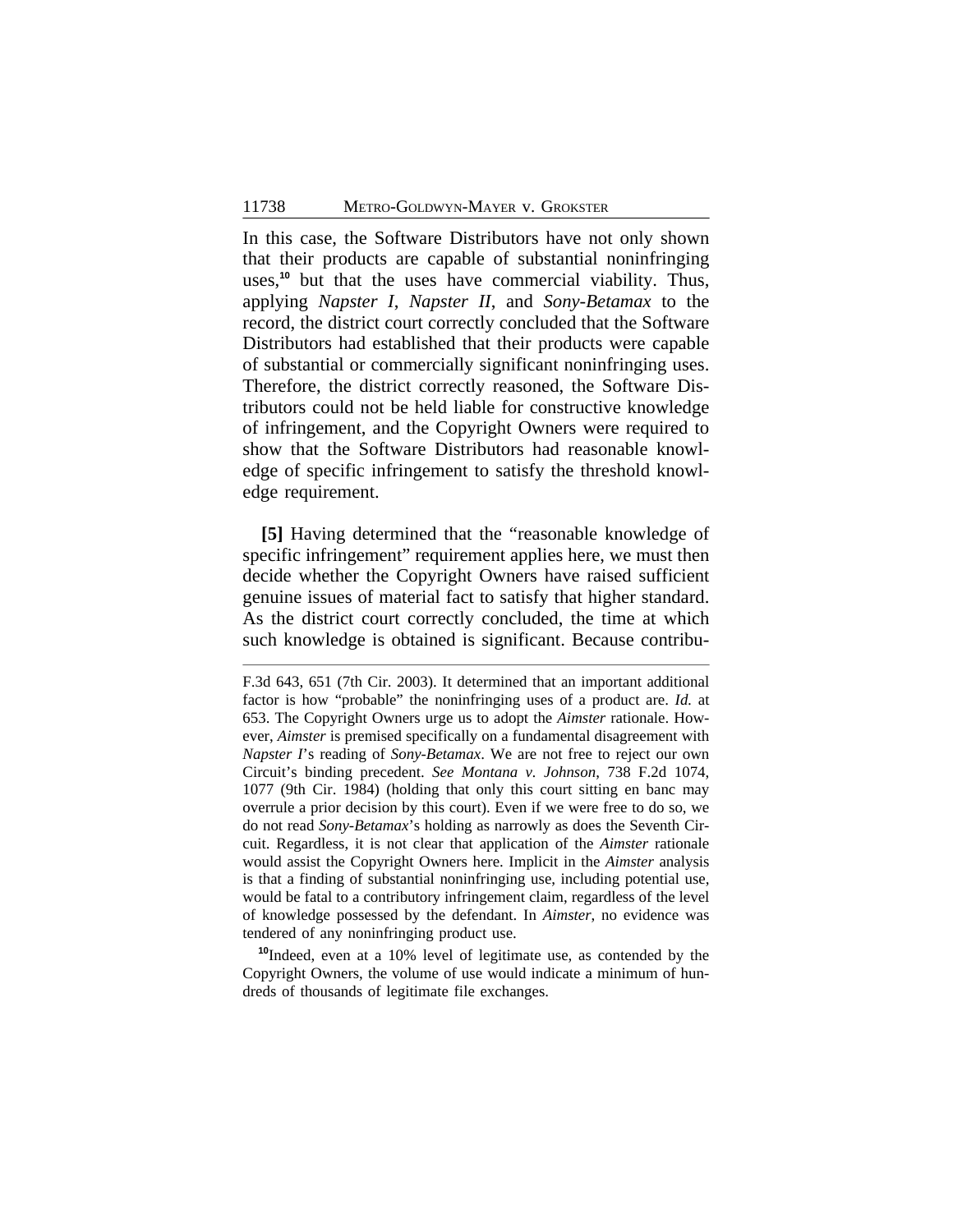tory copyright infringement requires knowledge *and* material contribution, the Copyright Owners were required to establish that the Software Distributors had "specific knowledge of infringement at a time at which they contribute[d] to the infringement, and [ ] fail[ed] to act upon that information." *Grokster I*, 259 F. Supp. 2d at 1036 (citing *Napster I*, 239 F.3d at 1021)*.* As the district court correctly observed, and as we explain further in our discussion of material contribution, "Plaintiffs' notices of infringing conduct are irrelevant," because "they arrive when Defendants do nothing to facilitate, and cannot do anything to stop, the alleged infringement" of specific copyrighted content. *Id.* at 1037. *See Napster II*, 284 F.3d at 1096 ("[P]laintiffs bear the burden to provide notice to Napster of copyrighted works and files containing such works available on the Napster system *before* Napster has the duty to disable access *to the offending content*.") (internal quotation marks omitted) (emphasis added).

**[6]** In the context of this case, the software design is of great import. As we have discussed, the software at issue in *Napster I* and *Napster II* employed a centralized set of servers that maintained an index of available files. In contrast, under both StreamCast's decentralized, Gnutella-type network and Grokster's quasi-decentralized, supernode, KaZaa-type network, no central index is maintained. Indeed, at present, neither StreamCast nor Grokster maintains control over index files. As the district court observed, even if the Software Distributors "closed their doors and deactivated all computers within their control, users of their products could continue sharing files with little or no interruption." *Grokster I*, 259 F. Supp. 2d at 1041.

**[7]** Therefore, we agree with the district court that the Software Distributors were entitled to partial summary judgment on the element of knowledge.

#### *2. Material Contribution*

We also agree with the district court that with respect to their current software distribution and related activities,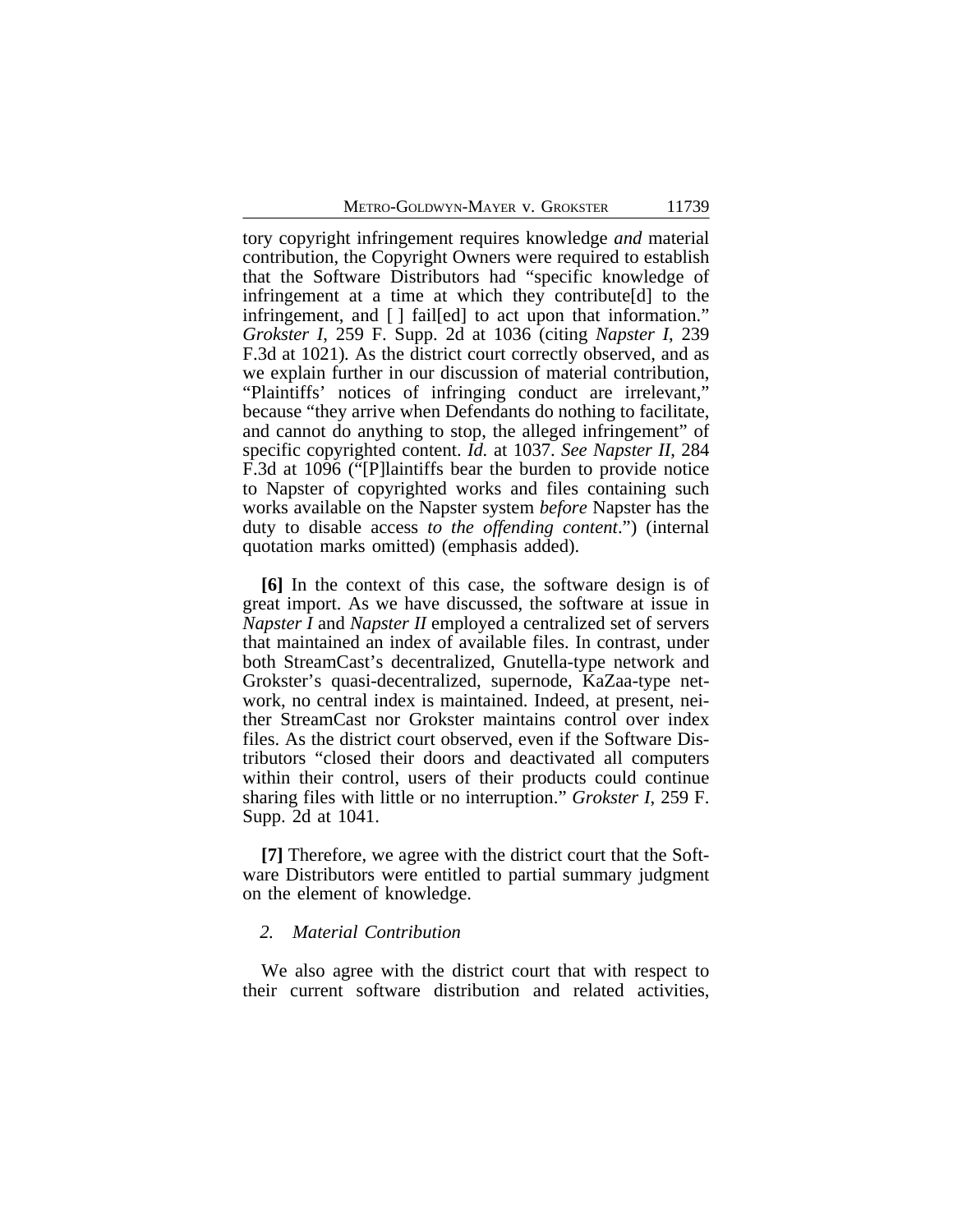defendants do not materially contribute to copyright infringement.

In *Napster I*, we found material contribution after reciting the district court's factual finding that "Napster is an integrated service." 239 F.3d at 1022. We "agree[d] that Napster provides the site and facilities for direct infringement." *Id.* (internal quotation marks omitted). We further cited the holding of *Netcom*, which found "substantial participation" based on Netcom's "failure to cancel [a user's] infringing message and thereby stop an infringing copy from being distributed worldwide." *Id.* (quoting *Religious Tech. Ctr. v. Netcom On-Line Communication Servs.*, 907 F. Supp. 1361, 1372 (N.D. Cal. 1995)) (alteration in original). We have also found material contribution where a defendant operated a swap meet at which infringing products were sold and provided utilities, parking, and advertising. *Fonovisa, Inc. v. Cherry Auction, Inc.*, 76 F.3d 259, 261, 264 (9th Cir. 1996).

As indicated by the record, the Software Distributors do not provide the "site and facilities" for infringement, and do not otherwise materially contribute to direct infringement. Infringing messages or file indices do not reside on defendants' computers, nor do defendants have the ability to suspend user accounts. *Grokster I*, 259 F. Supp. 2d at 1037, 1039-41.

**[8]** While material contribution can be established through provision of site and facilities for infringement, followed by a failure to stop specific instances of infringement once knowledge of those infringements is acquired, the Software Distributors have not provided the site and facilities for infringement in the first place. If the Software Distributors were true access providers, failure to disable that access after acquiring specific knowledge of a user's infringement might be material contribution. *Netcom*, 907 F. Supp. at 1375. Or, if the Software Distributors stored files or indices, failure to delete the offending files or offending index listings might be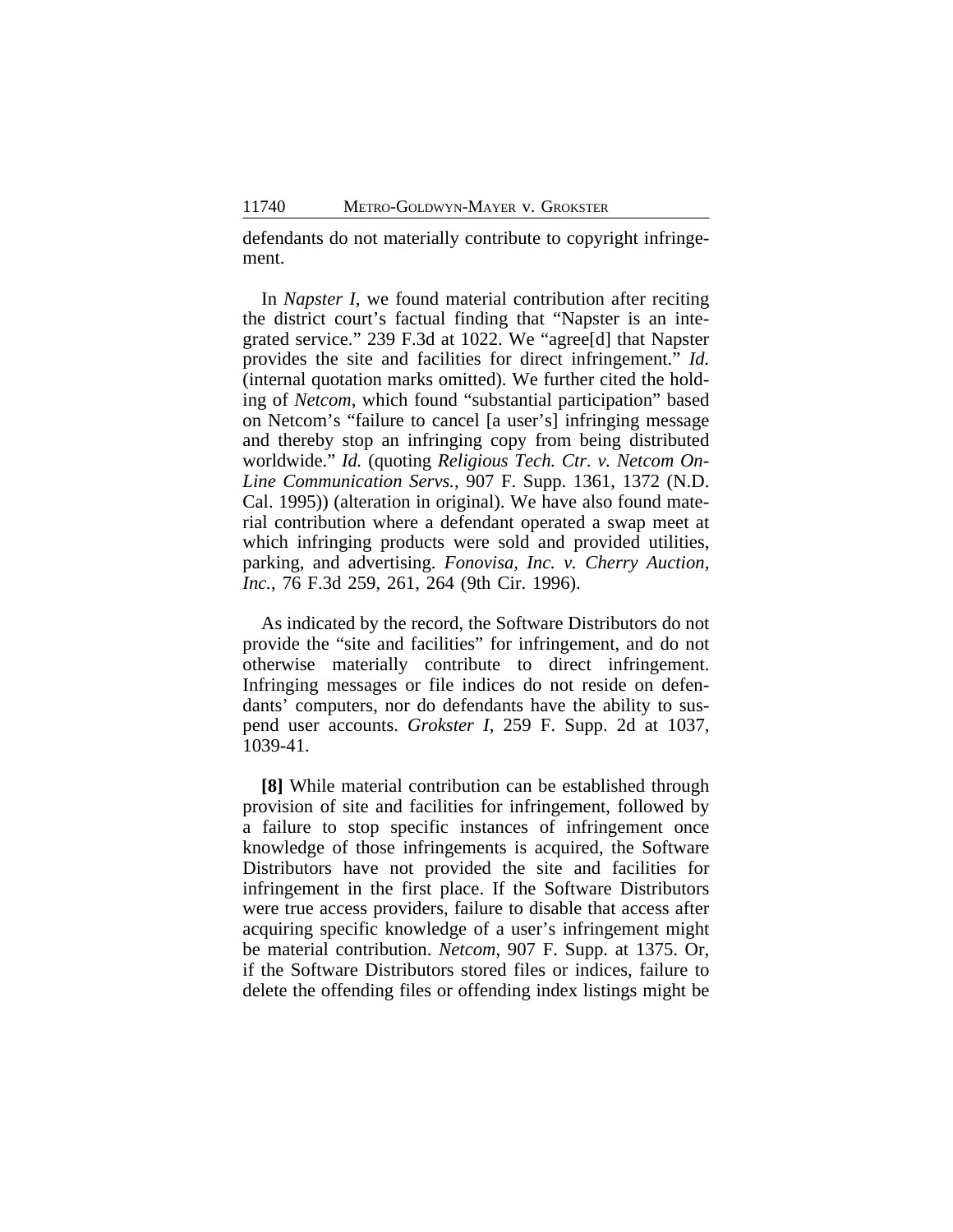material contribution. *Napster I*, 239 F.3d at 1022. However, the Software Distributors here are not access providers, and they do not provide file storage and index maintenance. Rather, it is the users of the software who, by connecting to each other over the internet, create the network and provide the access. "Failure" to alter software located on another's computer is simply not akin to the failure to delete a filename from one's own computer, to the failure to cancel the registration name and password of a particular user from one's user list, or to the failure to make modifications to software on one's own computer.

**[9]** The Copyright Owners have not provided evidence that defendants materially contribute in any other manner. Stream-Cast maintains an XML**11** file from which user software periodically retrieves parameters. These values may include the addresses of websites where lists of active users are maintained. The owner of the FastTrack software, Sharman, maintains root nodes containing lists of currently active supernodes to which users can connect. Both defendants also communicate with users incidentally, but not to facilitate infringement. All of these activities are too incidental to any direct copyright infringement to constitute material contribution. No infringing files or lists of infringing files are hosted by defendants, and the defendants do not regulate or provide access.

**[10]** While Grokster and StreamCast in particular may seek to be the "next Napster," *Grokster I*, 259 F. Supp. 2d at 1036, the peer-to-peer file-sharing technology at issue is not simply a tool engineered to get around the holdings of *Napster I* and *Napster II.* The technology has numerous other uses, significantly reducing the distribution costs of public domain and permissively shared art and speech, as well as reducing the centralized control of that distribution. Especially in light of

**<sup>11</sup>**XML is an abbreviation for Extensible Markup Language. A markup language the reader may be more familiar with is HTML, which stands for HyperText Markup Language.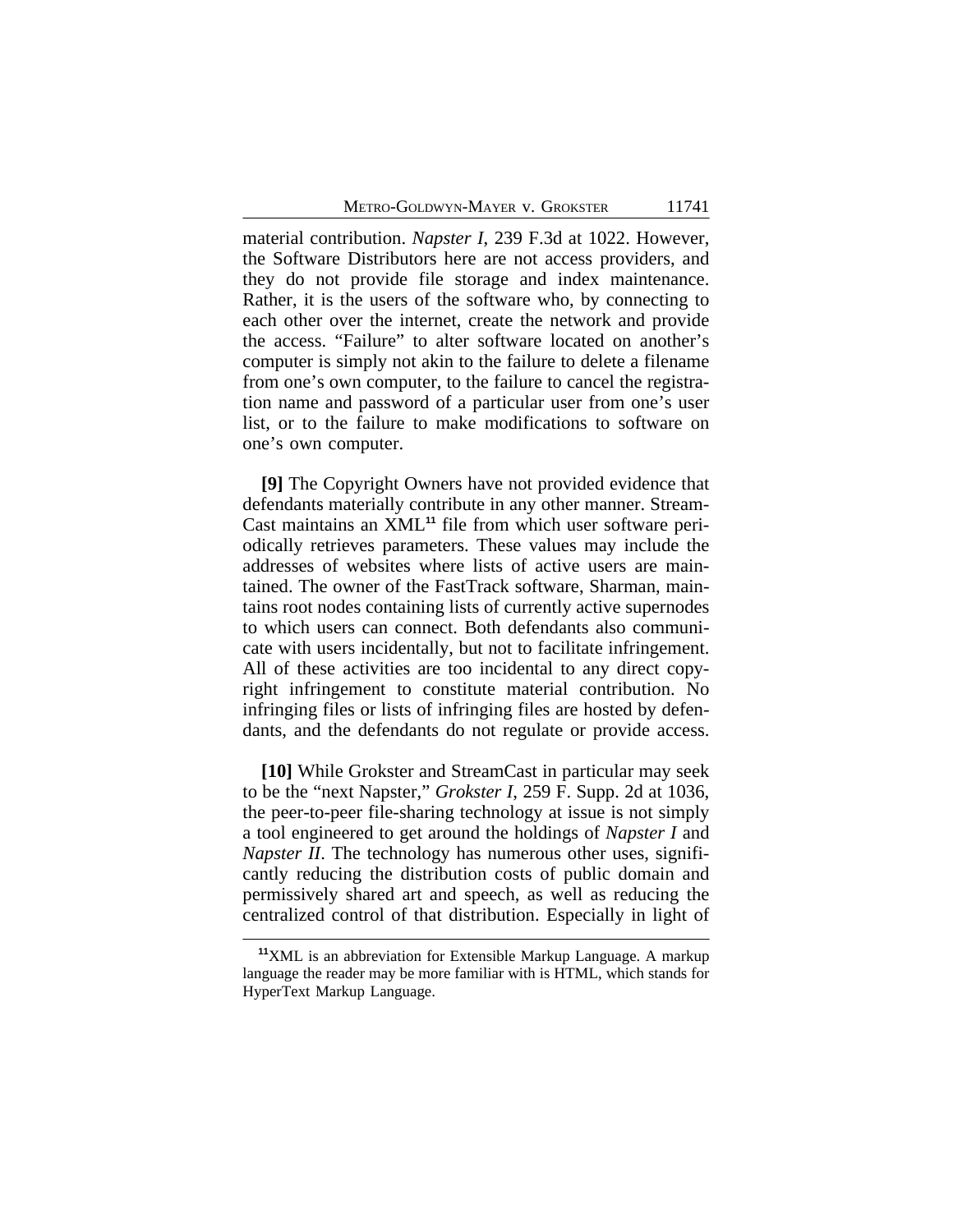the fact that liability for contributory copyright infringement does not require proof of any direct financial gain from the infringement, we decline to expand contributory copyright liability in the manner that the Copyright Owners request.

## *B. Vicarious Copyright Infringement*

**[11]** Three elements are required to prove a defendant vicariously liable for copyright infringement: (1) direct infringement by a primary party, (2) a direct financial benefit to the defendant, and (3) the right and ability to supervise the infringers. *Napster I*, 239 F.3d at 1022. "Vicarious copyright liability is an 'outgrowth' of respondeat superior," imposing liability on those with a sufficiently supervisory relationship to the direct infringer. *Id.* (citing *Cherry Auction*, 76 F.3d at 262). In *Napster I*, we held that *Sony-Betamax* "has no application to . . . vicarious copyright infringement" because the issue of vicarious liability was "not before the Supreme Court" in that case. *Id.* 

The elements of direct infringement and a direct financial benefit, via advertising revenue, are undisputed in this case.

#### *1. Right and Ability To Supervise*

We agree with the district court that there is no issue of material fact as to whether defendants have the right and ability to supervise the direct infringers in this case. Allocation of liability in vicarious copyright liability cases has developed from a historical distinction between the paradigmatic "dance hall operator" and "landlord" defendants. *Cherry Auction*, 76 F.3d at 262. The dance hall operator is liable, while the landlord escapes liability, because the dance hall operator has the right and ability to supervise infringing conduct while the landlord does not. *Id.* Thus, the "right and ability to supervise" describes a relationship between the defendant and the direct infringer.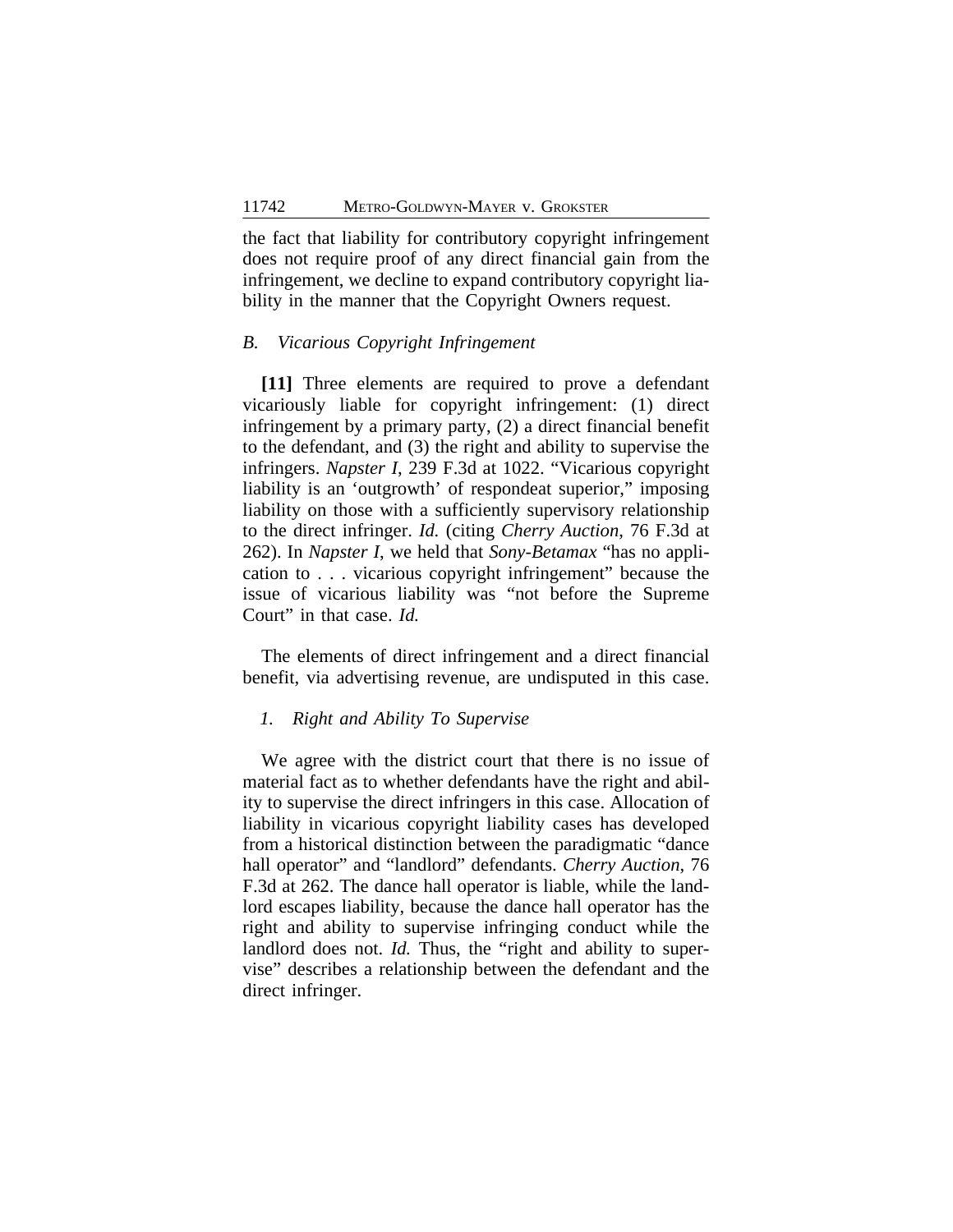A salient characteristic of that relationship often, though not always, is a formal licensing agreement between the defendant and the direct infringer. *See, e.g.*, *Napster I*, 239 F.3d at 1023; *Cherry Auction*, 76 F.3d at 261; *Shapiro, Bernstein & Co. v. H.L. Green Co.*, 316 F.2d 304, 306 (2d Cir. 1963) (cited as the landmark case in *Cherry Auction*, 76 F.3d at 262). Indeed, *Napster I* found especially important the fact that Napster had an express policy reserving the right to block infringers' access for any reason. 239 F.3d at 1023 ("[A]bility to block infringers' access to a particular environment for any reason whatsoever is evidence of the right and ability to supervise.").

In *Cherry Auction*, we held that the right and ability to supervise existed where a swap meet operator reserved the right to terminate vendors for any reason, promoted the swap meet, controlled access by customers, patrolled the meet, and could control direct infringers through its rules and regulations. 76 F.3d at 262-63. Similarly in *Napster I*, we found Napster had the right and ability to supervise Napster users because it controlled the central indices of files, users were required to register with Napster, and access to the system depended on the validity of a user's registration. 239 F.3d at 1011-12, 1023-24.

**[12]** It does not appear from any of the evidence in the record that either of the defendants has the ability to block access to individual users. Grokster nominally reserves the right to terminate access, while StreamCast does not maintain a licensing agreement with persons who download Morpheus. However, given the lack of a registration and log-in process, even Grokster has no ability to actually terminate access to filesharing functions, absent a mandatory software upgrade to all users that the particular user refuses, or IP addressblocking attempts.**12** It is also clear that none of the communi-

**<sup>12</sup>**IP address-blocking will not be effective against a user who, like most persons, does not have a permanent IP address, but is rather assigned one each time he connects to the Internet.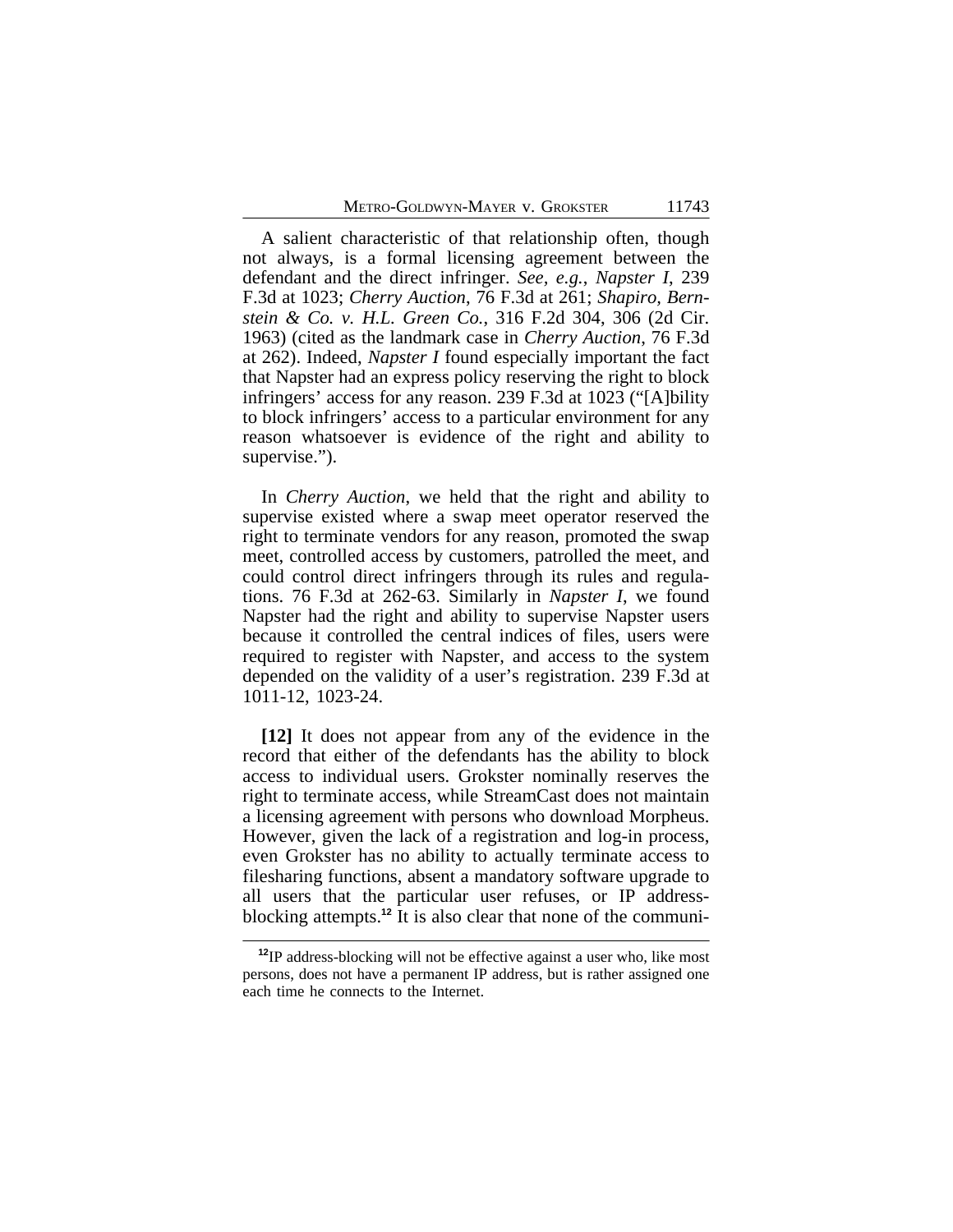cation between defendants and users provides a point of access for filtering or searching for infringing files, since infringing material and index information do not pass through defendants' computers.

**[13]** In the case of StreamCast, shutting down its XML file altogether would not prevent anyone from using the Gnutella network. In the case of Grokster, its licensing agreement with KaZaa/Sharman does not give it the ability to mandate that root nodes be shut down. Moreover, the alleged ability to shut down operations altogether is more akin to the ability to close down an entire swap meet or stop distributing software altogether, rather than the ability to exclude individual participants, a practice of policing aisles, an ability to block individual users directly at the point of log-in, or an ability to delete individual filenames from one's own computer. *See Napster I*, 239 F.3d at 1023-24; *Cherry Auction*, 76 F.3d at 261-62. The sort of monitoring and supervisory relationship that has supported vicarious liability in the past is completely absent in this case.

The district court here found that unlike Napster, Grokster and StreamCast do not operate and design an "integrated service," *Grokster I*, 259 F. Supp. 2d at 1045, which they monitor and control. We agree. The nature of the relationship between Grokster and StreamCast and their users is significantly different from the nature of the relationship between a swap meet operator and its participants, or prior versions of Napster and its users, since Grokster and StreamCast are more truly decentralized, peer-to-peer file-sharing networks.

The district court correctly characterized the Copyright Owners' evidence of the right and ability to supervise as little more than a contention that "the software itself could be altered to prevent users from sharing copyrighted files." *Grokster I*, 259 F. Supp. 2d at 1045. In arguing that this ability constitutes evidence of the right and ability to supervise, the Copyright Owners confuse the right and ability to super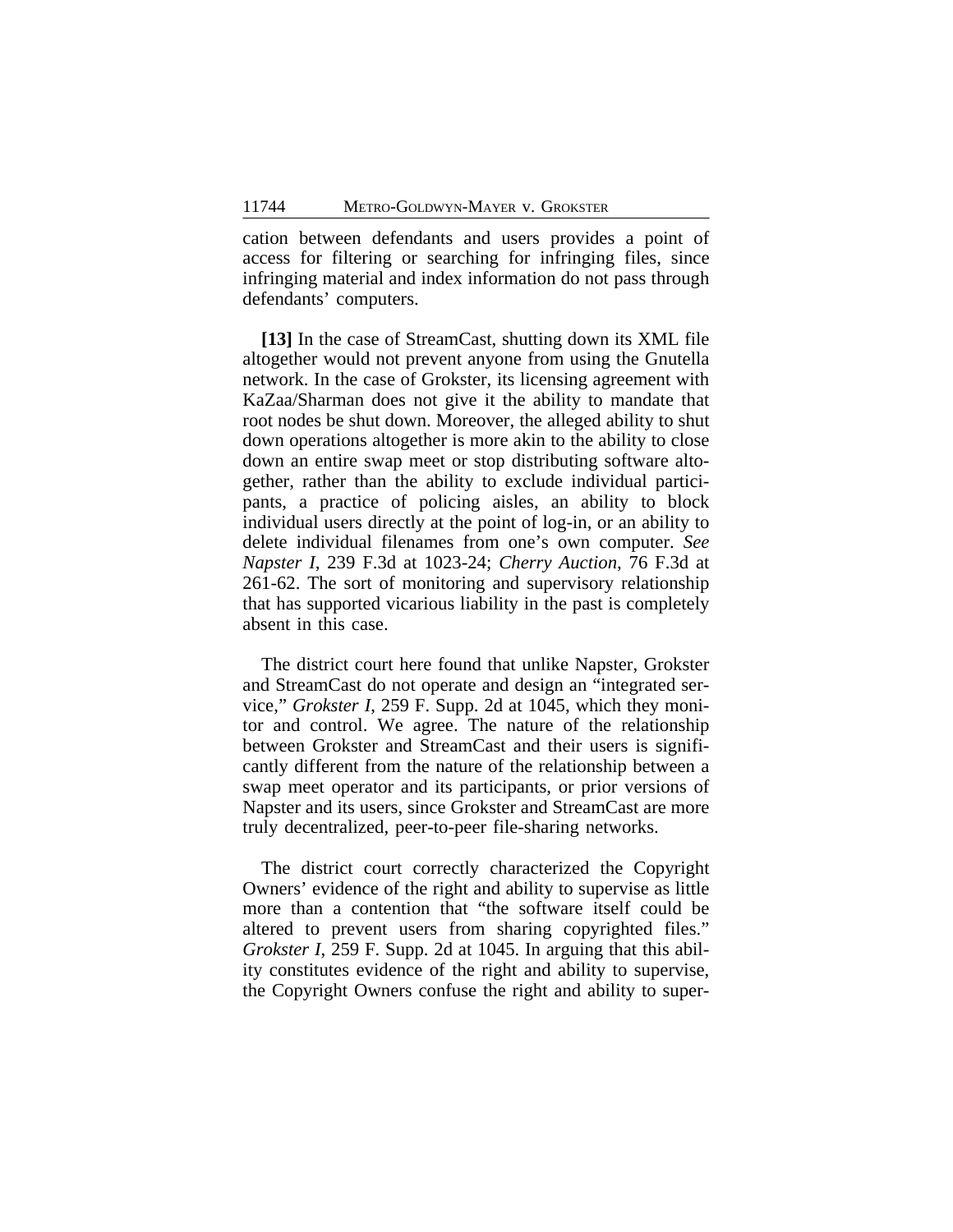vise with the strong duty imposed on entities that have already been determined to be liable for vicarious copyright infringement; such entities have an obligation to exercise their policing powers to the fullest extent, which in Napster's case included implementation of new filtering mechanisms. *Napster II*, 284 F.3d at 1098 ("The tolerance standard announced *applies only to copyrighted works which Plaintiffs have properly noticed* as required by the modified preliminary injunction. That is, Napster must do everything feasible to block files from its system which contain noticed copyrighted works.") (emphasis added). But the potential duty a district court may place on a vicariously liable defendant is not the same as the "ability" contemplated by the "right and ability to supervise" test. Moreover, a duty to alter software and files located on one's own computer system is quite different in kind from a duty to alter software located on another person's computer. We agree with the district court that possibilities for upgrading software located on another person's computer are irrelevant to determining whether vicarious liability exists. *Grokster I*, 259 F. Supp. 2d at 1045; *see also Napster I*, 239 F.3d at 1024 ("Napster's reserved 'right and ability' to police is cabined by the system's current architecture.").

#### *C. Turning a "Blind Eye" to Infringement*

The Copyright Owners finally argue that Grokster and StreamCast should not be able to escape vicarious liability by turning a "blind eye" to the infringement of their users, and that "[t]urning a blind eye to detectable acts of infringement for the sake of profit gives rise to liability." *Napster I*, 239 F.3d at 1023. If the Software Distributors had a right and ability to control and supervise that they proactively refused to exercise, such refusal would not absolve them of liability. *See id.* However, although that rhetoric has occasionally been employed in describing vicarious copyright infringement, there is no separate "blind eye" theory or element of vicarious liability that exists independently of the traditional elements of liability. Thus, this theory is subsumed into the Copyright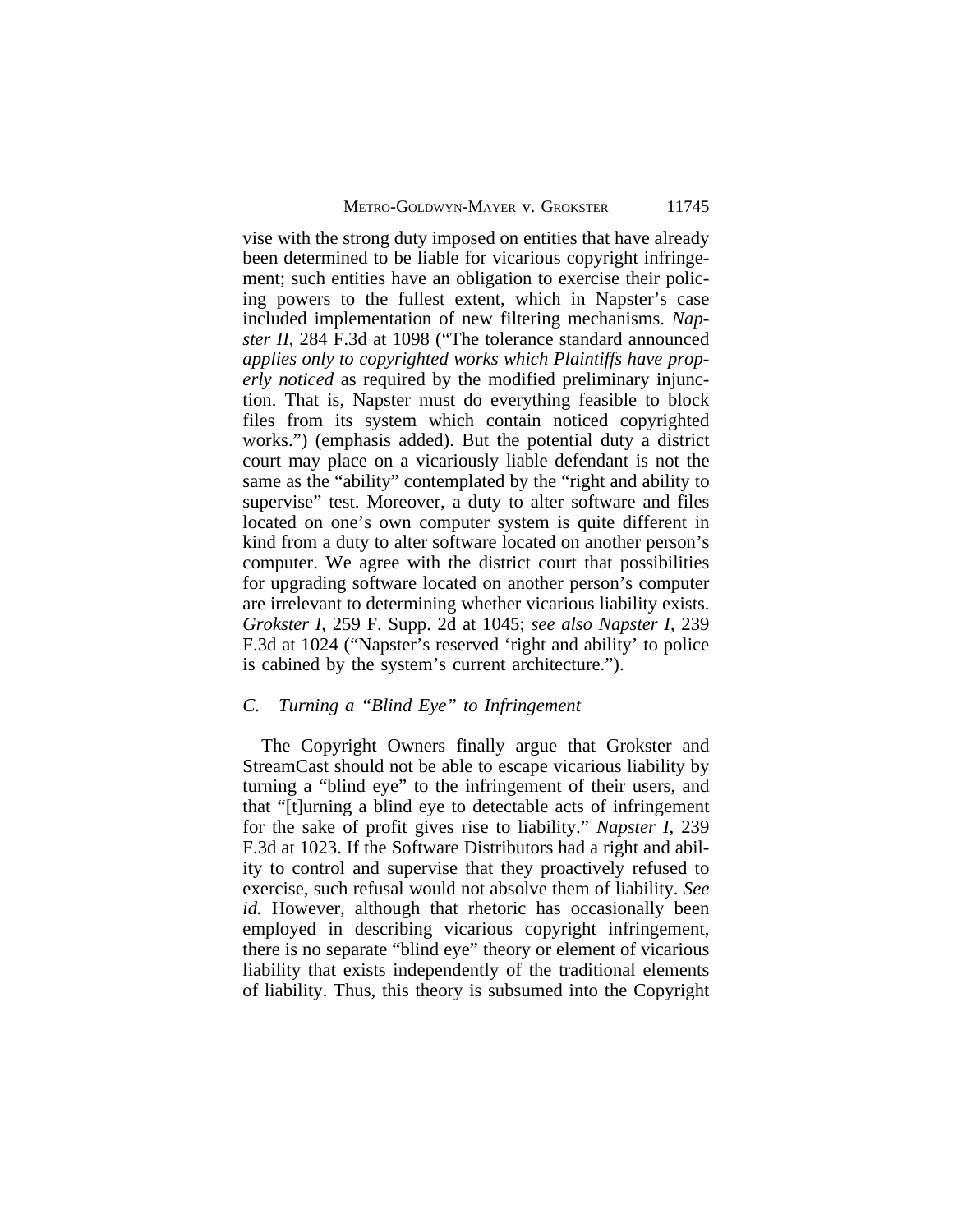Owners' claim for vicarious copyright infringement and necessarily fails for the same reasons.

# III.

Resolution of these issues does not end the case. As the district court clearly stated, its decision was limited to the specific software in use at the time of the district court decision. The Copyright Owners have also sought relief based on previous versions of the software, which contain significant—and perhaps crucial—differences from the software at issue. We express no opinion as to those issues.

As to the question at hand, the district court's grant of partial summary judgment to the Software Distributors is clearly dictated by applicable precedent. The Copyright Owners urge a re-examination of the law in the light of what they believe to be proper public policy, expanding exponentially the reach of the doctrines of contributory and vicarious copyright infringement. Not only would such a renovation conflict with binding precedent, it would be unwise. Doubtless, taking that step would satisfy the Copyright Owners' immediate economic aims. However, it would also alter general copyright law in profound ways with unknown ultimate consequences outside the present context.

Further, as we have observed, we live in a quicksilver technological environment with courts ill-suited to fix the flow of internet innovation. *AT&T Corp. v. City of Portland*, 216 F.3d 871, 876 (9th Cir. 1999). The introduction of new technology is always disruptive to old markets, and particularly to those copyright owners whose works are sold through wellestablished distribution mechanisms. Yet, history has shown that time and market forces often provide equilibrium in balancing interests, whether the new technology be a player piano, a copier, a tape recorder, a video recorder, a personal computer, a karaoke machine, or an MP3 player. Thus, it is prudent for courts to exercise caution before restructuring lia